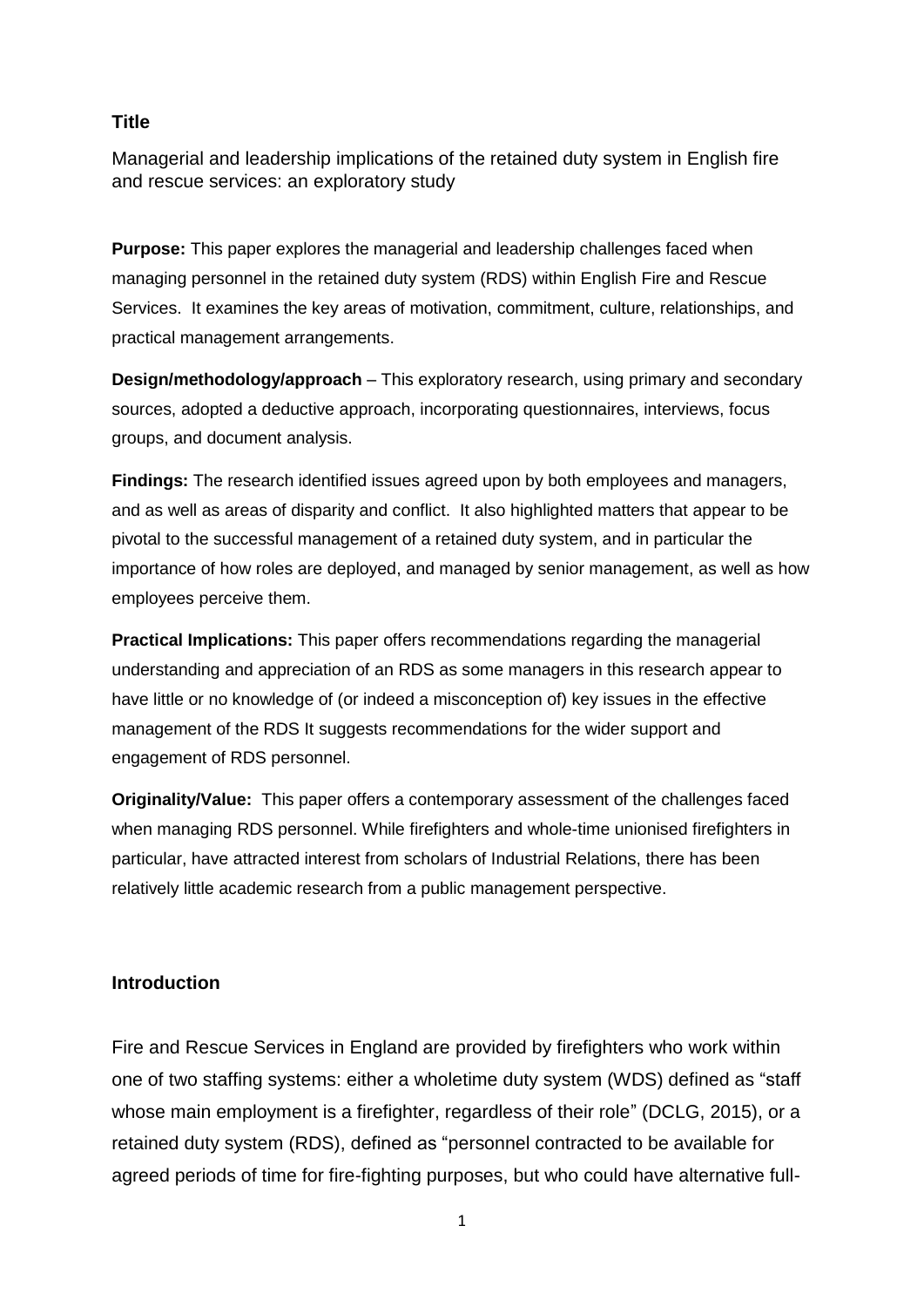time employment" (DCLG, 2015), although a small minority of WDS can and do offer on-call provision when off-duty from the WDS.

In 2015, England had 35,958 firefighters, of which 10,828 were RDS personnel. RDS employees are traditionally employed in the more sparsely populated areas of the country. Every one of the 13 county Fire and Rescue Authorities deploys RDS firefighters, but there are relatively few in the six 'Metropolitan' Services. The London Metropolitan Fire Brigade employs the largest number of firefighters in the UK, all of whom are WDS firefighters. The table below highlights the number of RDS and WDS personnel across a typical number of fire and rescue services in England (DCLG, 2015).

|                                | Type of<br>Fire<br>Authority | Retained<br>Personnel<br>(FTEs) | Retained<br>personnel<br>$\%$ | Wholetime<br>Personnel<br>(FTEs) | Wholetime<br>personnel<br>$\%$ |
|--------------------------------|------------------------------|---------------------------------|-------------------------------|----------------------------------|--------------------------------|
| Cumbria                        | County                       | 318                             |                               | 194                              | 38%                            |
| Lincolnshire                   | County                       | 458                             | 67%                           | 221                              | 33%                            |
|                                |                              |                                 |                               |                                  |                                |
| Cheshire                       | Combined                     | 150                             | 26%                           | 430                              | 74%                            |
| Derbyshire                     | Combined                     | 221                             | 38%                           | 355                              | 62%                            |
| Hereford and<br>Worcestershire | Combined                     | 253                             | 47%                           | 286                              | 53%                            |
| Leicestershire                 | Combined                     | 161                             | 28%                           | 406                              | 72%                            |
| Nottinghamshire                | Combined                     | 130                             | 20%                           | 523                              | 80%                            |
|                                |                              |                                 |                               |                                  |                                |
| South Yorkshire                | Metropolitan                 | 77                              | 11%                           | 624                              | 89%                            |
| <b>West Midlands</b>           | Metropolitan                 | 6 <sup>1</sup>                  | 0%                            | 1574                             | 100%                           |
| Greater<br>Manchester          | Metropolitan                 | 31                              | 2%                            | 1419                             | 98%                            |
|                                |                              |                                 |                               |                                  |                                |
| London                         | London                       | $\overline{0}$                  | 0%                            | 5068                             | 100%                           |

Table 1: WDS and RDS employees in the four types of service in England.

Source: Author, from data compiled via DCLG website

**<sup>.</sup>** <sup>1</sup> The retained figures have a small minority who are WDS but are part of the retained force in the neighbouring FRS. For example these six listed RDS in West Midlands Fire Service (WFMS) are actually active RDS in neighbouring services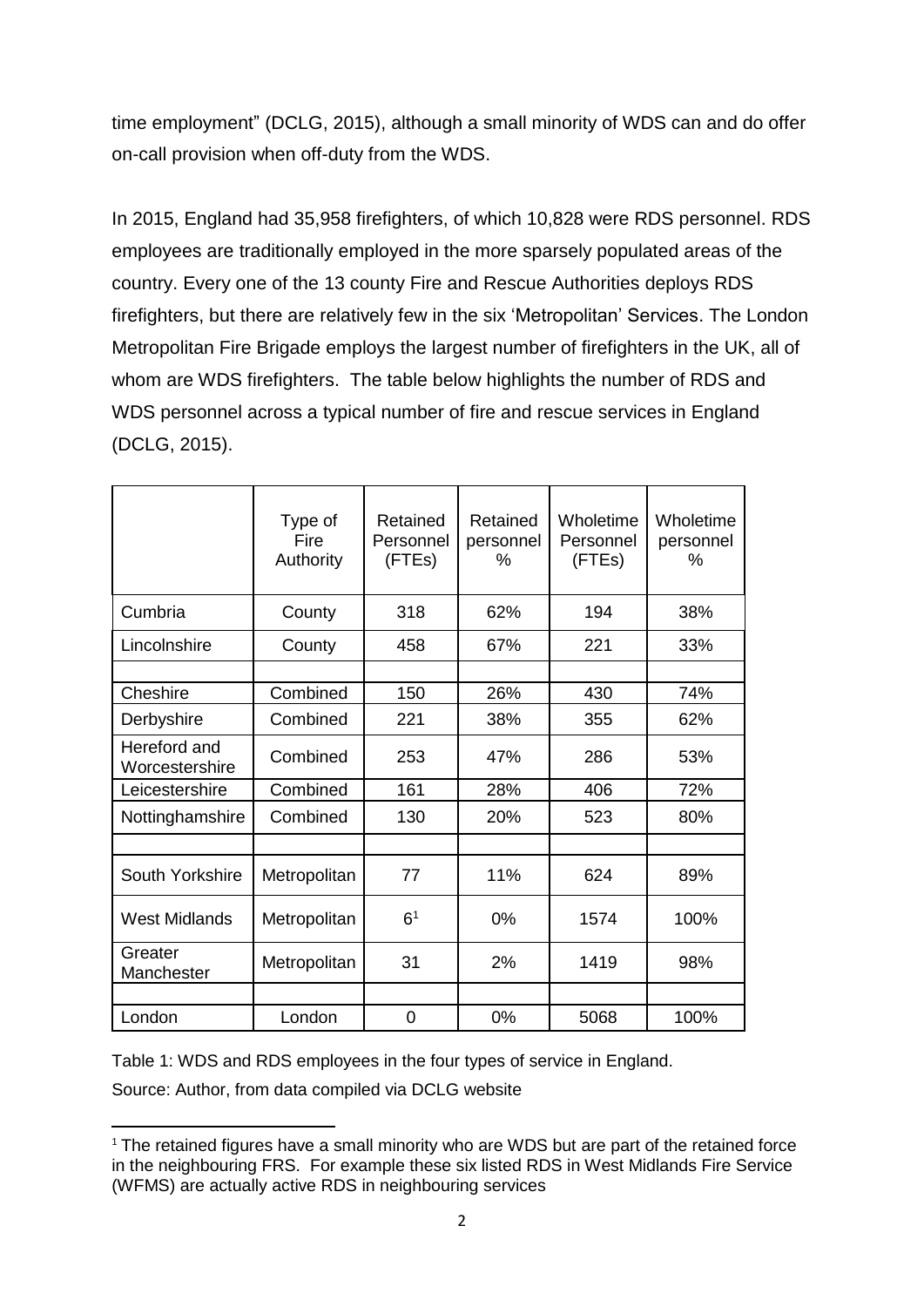[\(https://www.gov.uk/government/organisations/department-for-communities-and-local](https://www.gov.uk/government/organisations/department-for-communities-and-local-government)[government\)](https://www.gov.uk/government/organisations/department-for-communities-and-local-government) [accessed 2015]

It is not the purpose of this paper to suggest that either the WDS or the RDS systems are 'superior'. It is clear that the use of either system is situationally sensitive and that a mixture of the two systems is necessary in the UK in order to optimise the deployment of resources. Whilst RDS staff seem more cost effective to operate than equivalent numbers of WDS firefighters, the advantages of this may have been overstated. An Integrated Personal Development System was introduced after the national strike in 2003 to reduce the ambiguity around the roles of both WDS and RDS (Andrews, 2010). Although since 2010, and despite the (then) Fire Minister Bob Neill extolling the use of RDS (DCLG, 2010) fire and rescue services across England have seen significant reductions to their funding through a reduction in both central government grants and a cap on local council tax precepts; a realterms reduction of approximately 28%. Many of these savings have been through a reduction in support staff, RDS and WDS employees with a reduction of 14% WDS personnel in England between 2010 and 2015 (NAO, 2015a).

The previous governments' review of the national framework (DCLG 2010) was meant to trigger a fundamental review of how fire and rescue services operate; a desire further promoted by the independent review 'Facing the Future' (Knight, 2013), which estimated that significant savings of up to £123 million per annum could be achieved if authorities increased their use of RDS personnel by 10% and reduced WDS staffing. However, two years later, the National Audit Office (2015b) reported that "not all fire and rescue services have introduced key proposals endorsed by the Department for Communities and Local Government" but that despite the recent austerity measures the "sector has coped well with the financial challenges to date", despite there being "gaps in the Department's (for Community and Local Government) understanding of the impacts of its funding reductions".

The current government's spending review in 2015 outlined further reductions of 21% in Fire Service funding by 2020 (HMT, 2015), and the NAO has since suggested that this continued austerity may well see an increase in the number of authorities starting to show "low-level signs of financial stress" (NAO, 2015) and will undoubtedly also require a greater reliance on the use of RDS employees in order to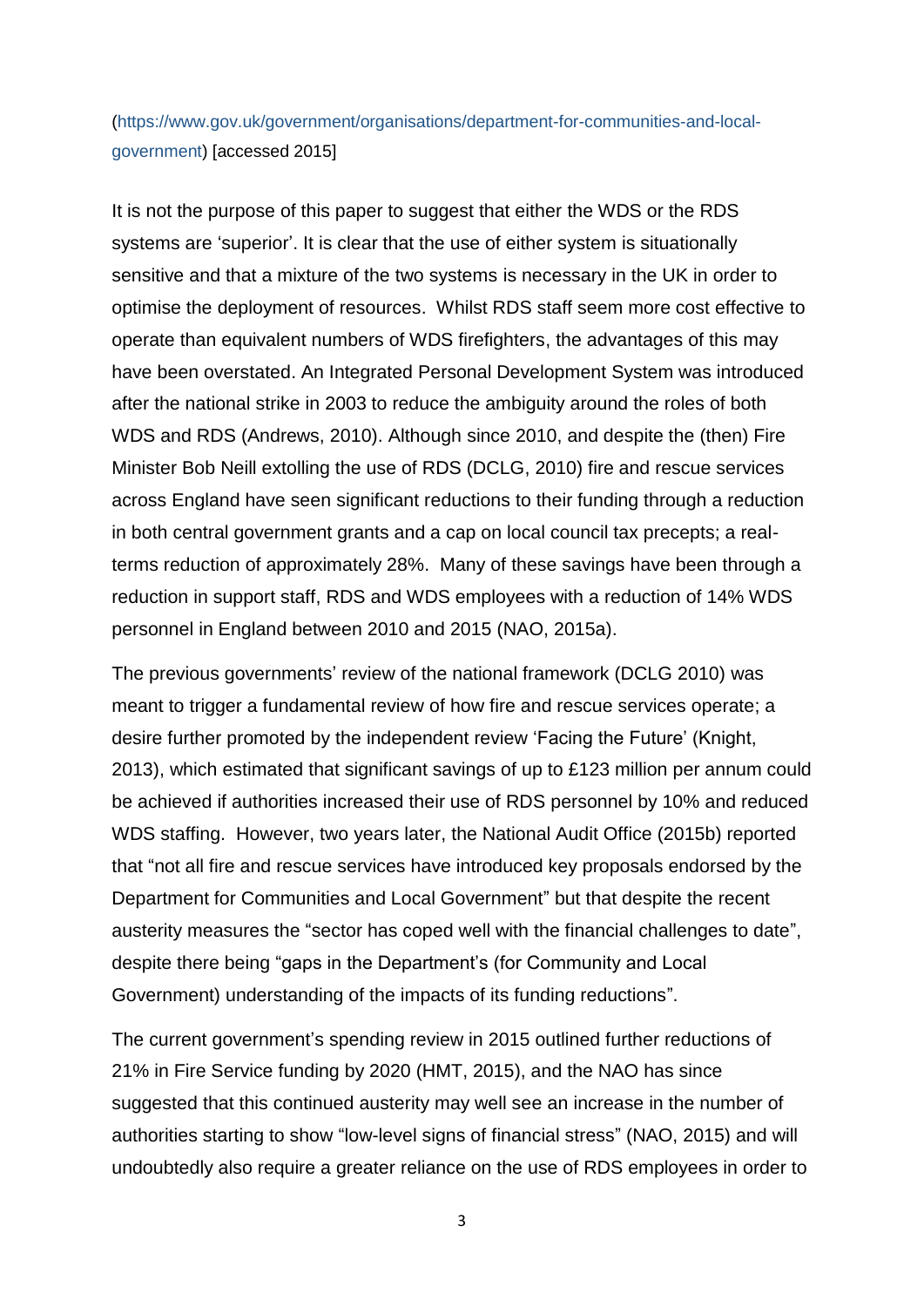meet savings requirements. This view also gained support from the new Minister of State for Policing, Fire and Criminal Justice, Mike Penning (a previous WDS firefighter) who has emphasised that the RDS model is key to "providing a low-cost and effective service" for fire and rescue services in England (Penning, 2009).

The political and managerial consensus on the importance of RDS to the future effectiveness of fire and rescue services operations seems clear, yet many fundamental questions around how to successfully manage an RDS service remain, especially with regard to optimising leadership, staff motivation and securing commitment. Therefore this research posed the question: *'what are the key issues and challenges that need to be understood when managing a RDS in England*?'

This question was operationalised via an examination of aspects of management, looking at in particular staff culture, management practices, motivation, and commitment and use of the RDS within four fire and rescue services within the East Midlands in England: Nottinghamshire, Derbyshire, Lincolnshire and Leicestershire. These four counties demonstrate a variety of geographic and demographic circumstances that provide a contrasting mix of challenges and opportunities for their Fire and Rescue Services. Whilst all of these services offer a traditional hierarchical approach to management within their services, they differ in their governance arrangements; Derbyshire, Leicestershire and Nottinghamshire report to a Combined Fire Authority whilst Lincolnshire reports to the County Council. The governing council in a 'County' Fire Authority consists of indirectly elected councillors drawn from a single local authority such as Lincolnshire County Council. A Combined Authority consists of councillors drawn proportionately from two or more local authorities e.g. Derbyshire FRA has 12 councilors from Derbyshire County Council and 4 from Derby City Council.

As shown in table 1, all four services utilise an RDS to differing degrees – Lincolnshire has the highest dependence on this model of delivery (67%) due to its sparse geographical area and limited financial budget (Lincolnshire FRA, 2015). Derbyshire and Nottinghamshire Services have both recently increased the use of the RDS coupled with a reduction to their WDS whilst Leicestershire FRS<sup>2</sup> have

**.** 

<sup>&</sup>lt;sup>2</sup> Leicester, Leicestershire and Rutland Fire and Rescue Authority is referred to as Leicestershire FRA in this paper for the sake of brevity.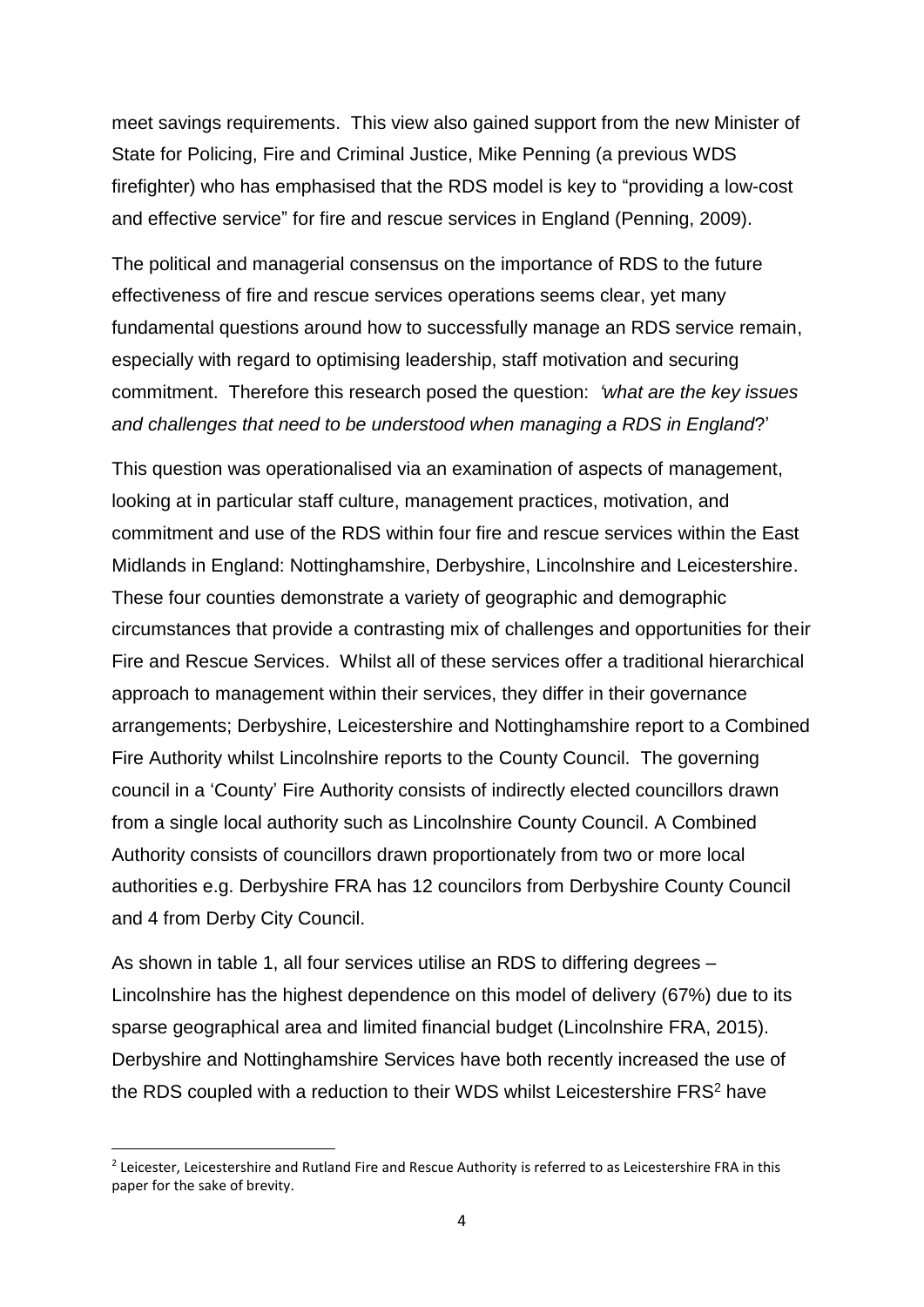recently explored the closure of both WDS and RDS stations through their proposed Integrated Risk Management Planning process, which is the statutory risk assessment process upon which service configurations are based in the UK (Leicestershire FRS, 2016).

## **Previous Studies**

The use of RDS has been shown to be contingent on organisational culture and circumstances. Therefore a review the literature surrounding affective and managerial practices involving volunteers as well as part-time auxiliary staff was carried out.

# *Culture and Relationships*

Fire and rescue service culture has been subject to a number of studies in recent years (Lucas, 2015; Fitzgerald and Sterling, 1999; Fitzgerald, 2005). Most of these studies have concentrated on the effect of a highly unionised workforce (e,g. Fitzgerald and Sterling 1999), which has a significant impact on employee / management relations (Redman and Snape 2006); this has often been expressed as the presence of a divisive and even 'toxic' culture between duty systems, management and the workforce (Lucas, 2015).

Similarly, there are a number of studies relating to culture and relationships in other sectors that are strongly resonant with the UK fire and rescue sector, offering the potential for similarities to be drawn and lessons to be learnt. UK police forces operate a role of 'special constable' – a part-time volunteer role that undertakes the same duties as full-time counterparts. Gill and Mawby (1990) examined the divide between 'regular' and 'special' constables, suggesting it can be significant, and how the "motives, competence and effectiveness" of specials is often questioned by other regular officers, thus creating tension within their relationships. In addition to the relationships between the two groups of personnel, Gaston and Alexander (2001) reported the impact that variables such as marital status, parenthood and gender can have, while Cooley et al. (1989), noted that those personnel in volunteer roles were often less bound by the norms and values of an organisation when studying volunteers in family support services .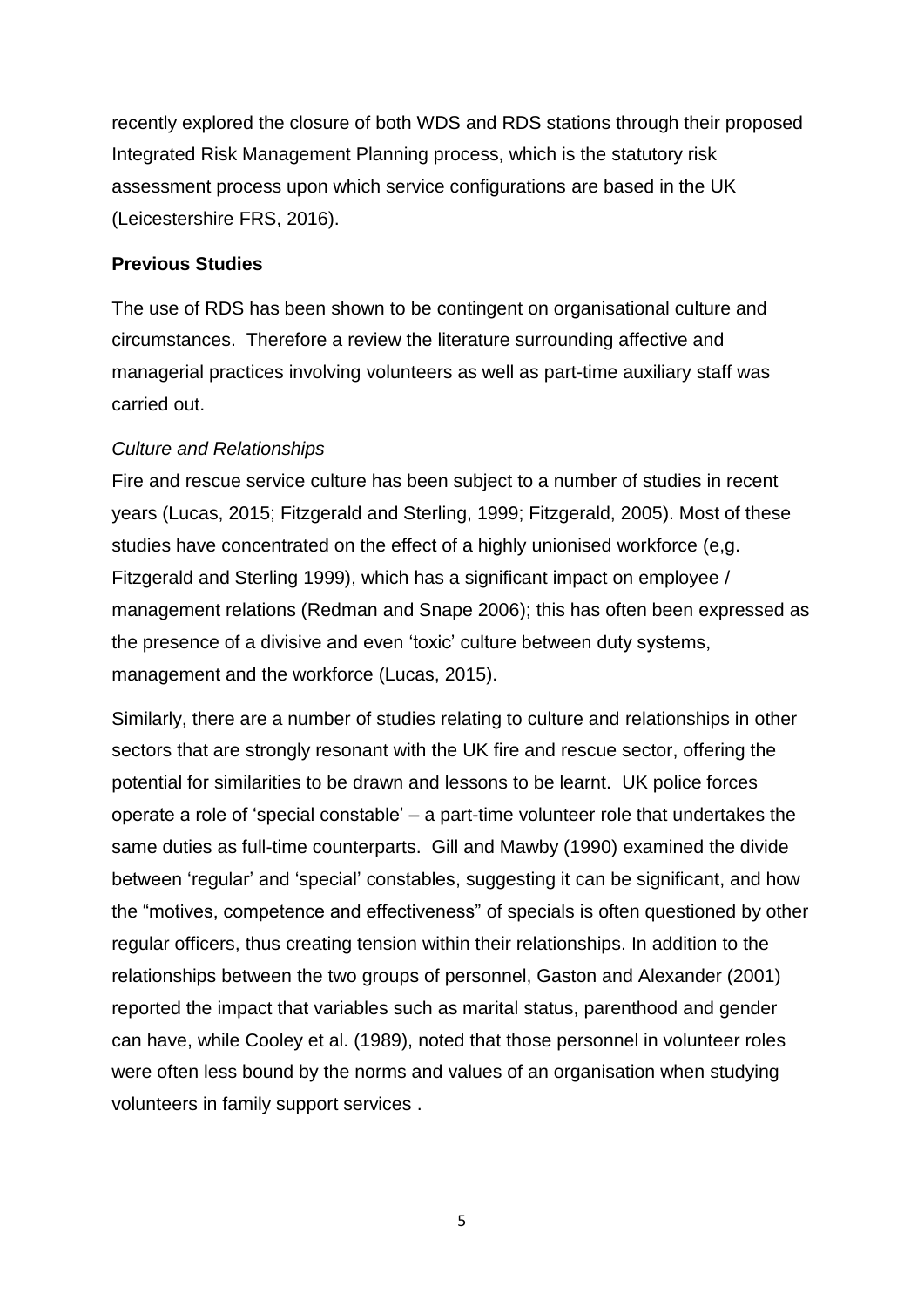### *Management in practice*

Brudney (1999) disputes a common misconception that 'volunteers' cannot be managed effectively and provides a number of recommendations around good management in practice. These recommendations focus around the creation of job descriptions specifically for 'volunteers' to incorporate their strengths and limitations (such as exposure and commitment as well as previous experiences and qualifications) as well as offering 'career' progression and close supervision and guidance.

Lockstone's (2004) research on managing the volunteer workforce focused on managerial flexibility, highlighting the need for managers to adopt a more flexible approach to volunteers, who often have to balance a number of commitments. This approach is supported by Gaston and Alexander, who argued that "understanding the motives and domestic and personal challenges is important for managers" (2001), whilst Scott et al., (2010) focused on the wellbeing of employees and the importance of managerial empathy.

Despite the importance of the sensitive management of volunteers, and early literature highlighting how failure to manage them effectively may lead to dysfunctional relationships and increased costs (Moynes, 1966; Twelvetrees, 1991). Wilson and Pimm (1996) found that volunteers were often not managed properly or sometimes not even managed at all, and they highlight the 'fear' of some organisations to utilise volunteers.

### *Motivation*

The motivation of people to volunteer their time and effort has been widely explored across a number of sectors and countries and is clearly significant in understanding RDS staff (Gaston and Alexander, 2001, McLennan and Birch 2012). Pearce contends that motivation declines after the initial decision to volunteer has been made (1983). Gaston and Alexander (2001) looked at the various motivations of special constables, which ranged from 'helping the community' and 'doing something worthwhile' to 'wearing a uniform' and 'having power'. Marx (1999) explored the motivation of volunteers in the health sector and highlights how volunteering can be seen by some as a 'coping strategy' whilst it is also influenced by age, life satisfaction, activity levels, and previous educational achievement. These areas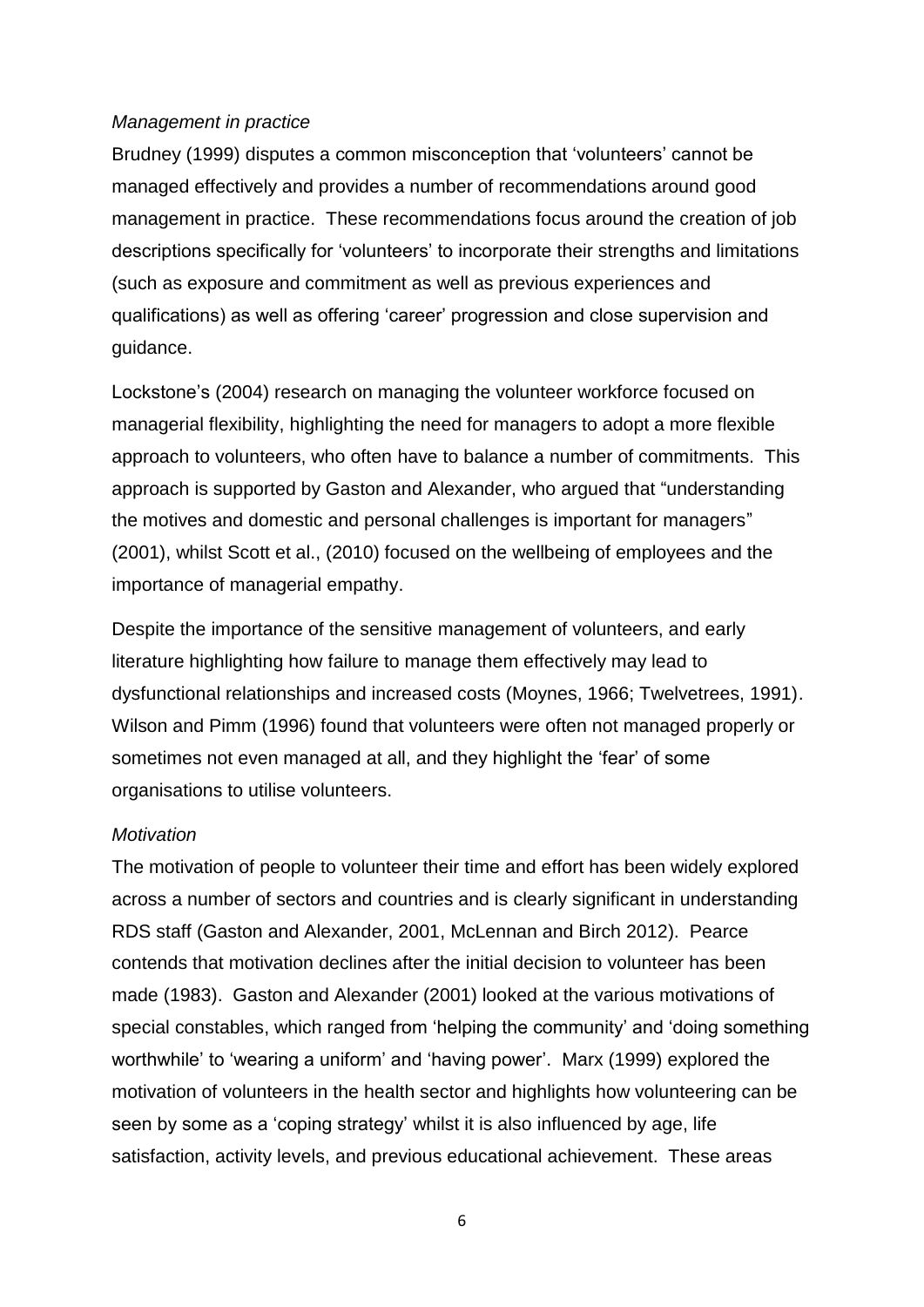were also addressed by Fisher and Ackerman (1998) who drew upon a 'social norm' perspective and focused on the 'group need' aspect of volunteering such as the social rewards that are achieved from spending time with like-minded people. This form of recognition is also supported by Choudhury (2010) who suggested that recognition and reward are key motivators for volunteers working within local government.

More recently, as part of the coalition government's localism agenda, both national and local policy has encouraged the deployment of special constables. When investigating the motivations of special constables, Bullock and Leevey (2014) found that many of the participants gave altruistic reasons as their main motivators for undertaking the role. This research is, however, contradicted by Schram (1985) who found that volunteering is 'rarely altruistic' in its motivation; a belief supported by a number of other studies showing that volunteers expect to benefit from their commitment (Moore, 1985; Stebbing, 1996). These findings are tempered by Pearce (1993) who reports that many public-sector volunteers can be classed as 'pro-social'; a middle ground between altruism and self-gain where participants have a desire to do good for society but with a moderation of costs vs benefits.

Bullock and Leevey (2014) noted that one of the motivation for some volunteers to become a special constable is the possibility of full-time employment within the sector. This is an area that a number of fire and rescue services highlight as a point of potential similarity, as they identify 'migration' opportunities between the RDS and WDS – a factor highlighted as an unfulfilled motivation for many RDS and volunteer firefighters in Scotland (Maclean, 2002).

In terms of the motivations of volunteers as opposed to auxiliary or retained personnel, Haddad (2006) explored the patterns of volunteering in a range of national settings and suggests the differences are a function of individual and collective attitudes to responsibilities for caring. Thus in Japan, for example, where traditional forms of volunteering are enduring (Haddad 2007), citizens believe government should deal with social problems, whereas in the USA citizens believe individuals should take responsibility. This leads her to suggest that citizens' attitude to individual and collective responsibility "are best able to explain the prevalence of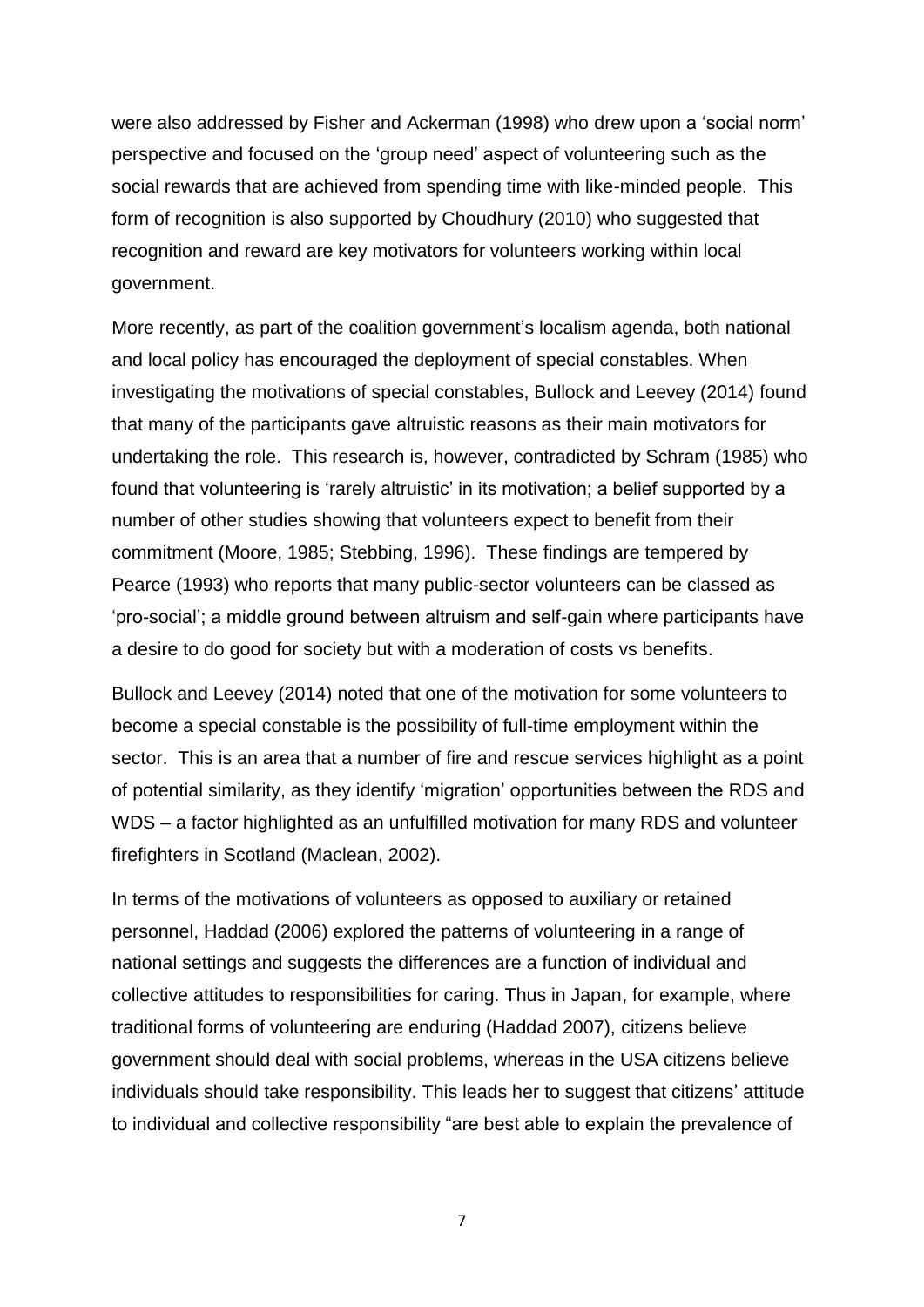different types of volunteer organisations found in different countries" (Haddad 2006 p1220).

Thompson and Bono's earlier survey of volunteer firefighters in Ulster County, New York, suggested that individuals engage to "struggle against the pervasive alienating nature of productive activity in capitalist economies in an effort to achieve selfactualization" (1993 p.323). Although a more recent study by Carpenter and Myers (2010) in Vermont, uses data on volunteer firefighters to show how volunteering is positively correlated with altruism, as well as a concern for social reputation or image.

In Australia where volunteer firefighter numbers have declined, and there is a concern about the ageing volunteer firefighting workforce, McLennan and Birch (2012) found a mix of community-safety concerns, community-contributions and selforientated motivations predominate, while in rural New South Wales, Baxter-Tomkins and Wallace (2009) found the strongest inducements to be based upon personal relationships.

### *Commitment*

The motivation to join or volunteer and continuing commitment to volunteer are often inter-related and studied alongside each other, but they are not synonymous. McLennan et al's study (2007), for example, of women volunteer firefighters found few differences in the initial motivations between women and men, but did find significant differences in women's experiences after initially being welcomed and accepted.

Understanding what drives the commitment of volunteers is therefore also a key managerial aspect to their effective use, and has been explored by a number of studies (e.g. Taylor et al., 2006; Hilltrop, 1995; Cnaan and Cascio, 1998). Taylor et al. (2006) explored the psychological contract as a key to commitment whereby the individual, despite not always having a physical contract, is committed to the cause through a psychological commitment to the ideals of the role. Guest and Mackenzie-Davey (1994) reported the importance of individuals having 'realistic job expectations' even if they are 'unpalatable', the lack of which is highlighted by Sparrow (1995) as being a key contributor to lower commitment, absenteeism and turnover; a comment reiterated by Rousseau (1990). This focus on the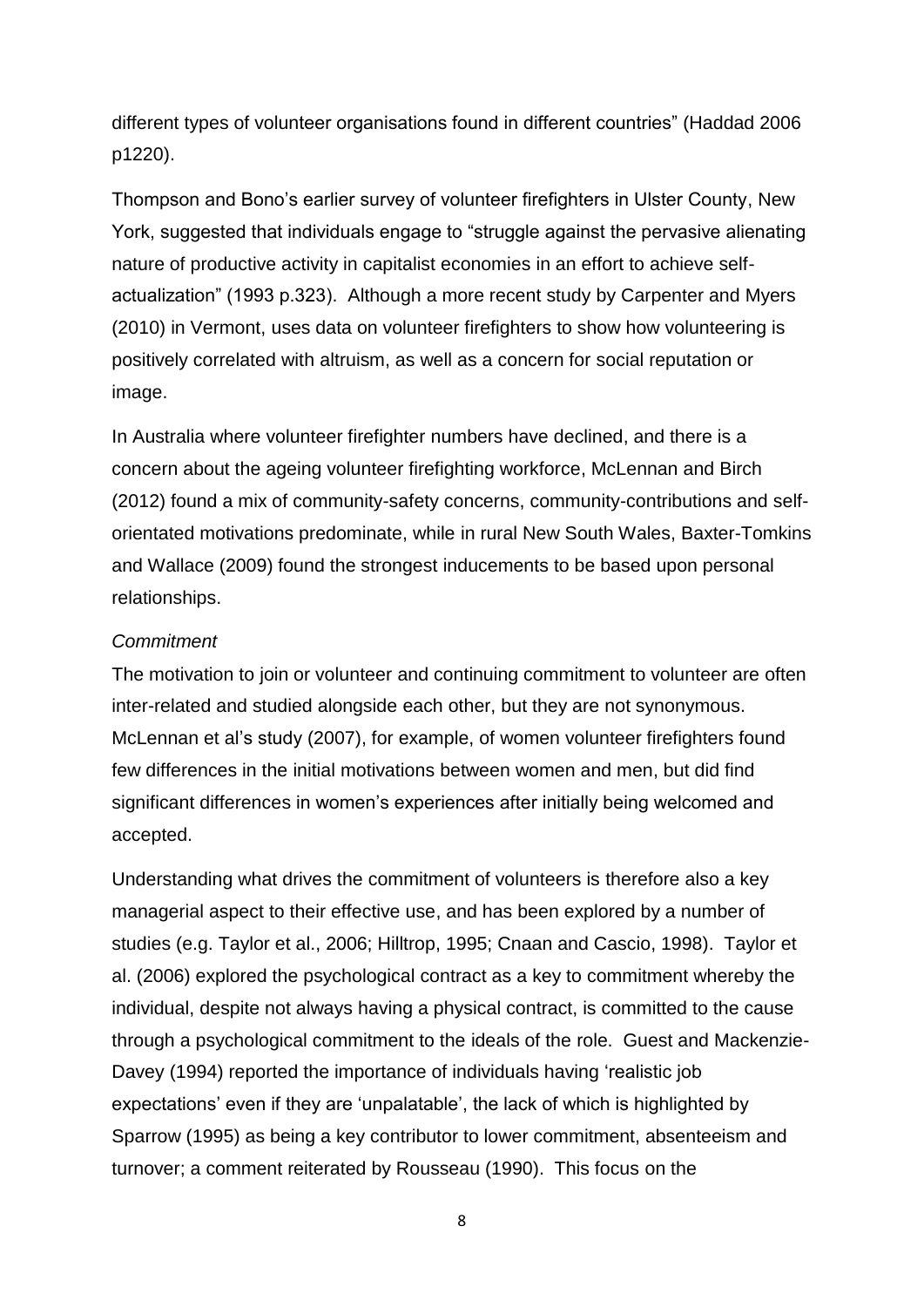psychological contract of volunteering is also researched by Hiltrop (1995) who explored the effects on employees who have less job-security and stability than longterm employees. Hiltrop offers suggestions such as prioritising reward and recognition, managing career expectations and providing systematic training as key elements to building this 'unwritten' contract and maximising commitment from personnel.

Bussel and Forbes (2002) report that volunteers operate on a 'risk vs benefit' basis; considering the benefits that they will achieve from volunteering their time compared to the efforts, impacts and risks that they have to expend. Bullock and Leevey (2014) highlight how, 'in lieu of pay, feeling 'valued' is very important' to maintaining the commitment of volunteers; an approach which is supported by McGee (1988) and Hager and Brudney (2004) who detail the significance of recognition and reward in maintaining commitment.

Despite this attention across the volunteering literature, little consideration has been given to fire and rescue in terms of these issues for managing a RDS. However, the scholarship does identify a number of studies that provide insight into similar considerations in other sectors, notably with volunteers and part-time workers. Exploring these concepts formed the basis of the primary research for this study.

# **Method and Methodology**

The primary research for this project adopted a 'mixed-method' deductive approach in an effort to incorporate both qualitative and quantitative research (Neuman, 2005, Saunders et al. 2012). Primary research included an on-line, semi-structured survey utilising a questionnaire distributed across fire and rescue services within the UK through social media, direct emails to Services and through the Chief Fire Officers Association communities' websites. In total, 551 questionnaires were completed; 157 by managers and 394 by RDS personnel. These returns provided quantitative data as well as some qualitative data through the narrative responses of participants.

12 in-depth, elite and workforce interviews were undertaken following purposive sampling. The interviews were complemented by focus groups undertaken with managers, RDS and WDS employees. The interviews and focus groups followed a similar semi-structured approach with the same four areas of questioning and questions adapted to suit the participants of each group.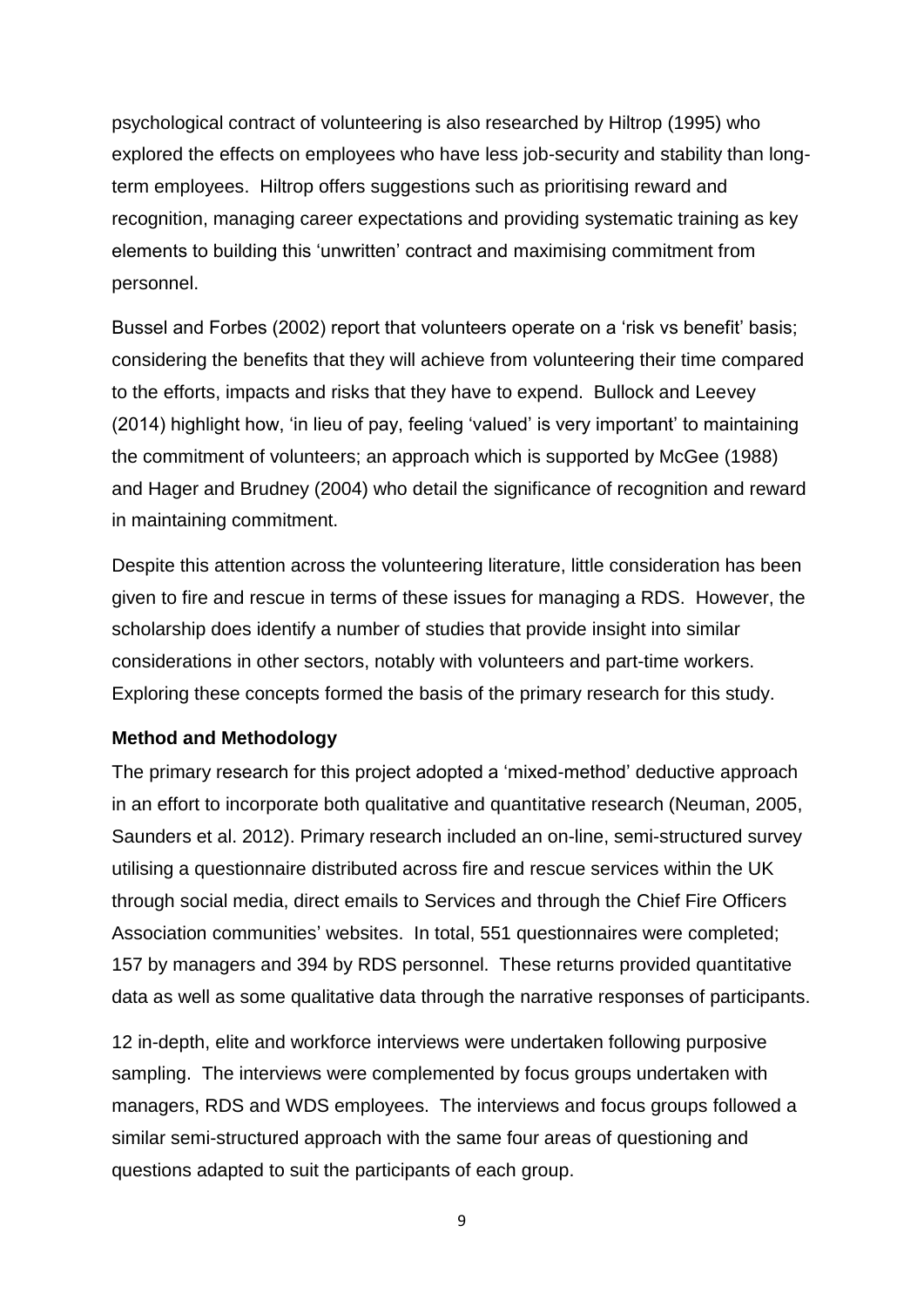The research also used secondary data in the form of 'exit interviews' and disciplinary data from fire and rescue services as well as 'grey literature' in the form of previous RDS reviews, middle manager development programs and Service's Integrated Risk Management Plans (IRMPs). One of the authors was also an active participant at local, regional and national meetings and working groups relating to the future of the RDS in England. All participants, in the interviews and focus groups were made aware of this, and although arrangements were design so as to minimise reactive bias or social desirability influencing the results, this cannot be fully eradicated in these circumstances.

### **Findings**

a. Culture, relationships and the historical 'divide' between WDS and RDS The relationships between WDS and RDS firefighters was discussed throughout the primary research and elicited a range of responses. The response to the initial survey is shown in table 2.

|                                                                                                    |                  | Completely<br><b>Disagree</b><br>(%) | Disagree (%) | Unsure (%) | Agree (%) | <b>Totally Agree</b><br>(%) |
|----------------------------------------------------------------------------------------------------|------------------|--------------------------------------|--------------|------------|-----------|-----------------------------|
| I think that there is a<br>difference between<br>the way WDS and RDS<br>need to be managed         | <b>Employees</b> | 2.54                                 | 7.38         | 3.82       | 43.77     | 42.49                       |
|                                                                                                    | <b>Managers</b>  | 1.27                                 | 6.37         | $\Omega$   | 38.22     | 51.14                       |
| <b>Managers have</b><br>empathy with the RDS<br>regarding their role.                              | <b>Employees</b> | 11.68                                | 34.26        | 28.17      | 23.35     | 2.54                        |
|                                                                                                    | <b>Managers</b>  | 1.27                                 | 2.55         | 2.55       | 37.58     | 56.05                       |
| Management<br>understand the<br>domestic<br>and social challenges to<br>being a RDS<br>employee    | <b>Employees</b> | 21.28                                | 39.23        | 16.41      | 20.51     | 2.56                        |
|                                                                                                    | <b>Managers</b>  | 0.64                                 | 0.64         | 1.92       | 40.38     | 56.41                       |
| The relationship                                                                                   | <b>Employees</b> | 16.37                                | 35.29        | 23.27      | 21.99     | 3.07                        |
| between WDS and RDS<br>personnel is positive<br>and there is no divide                             | <b>Managers</b>  | 5.10                                 | 42.68        | 23.57      | 24.20     | 4.46                        |
| Management                                                                                         | <b>Employees</b> | 8.95                                 | 35.29        | 29.41      | 23.79     | 2.56                        |
| understand the culture<br>and<br>relationships between<br><b>WDS and RDS</b>                       | <b>Managers</b>  | $\Omega$                             | 5.13         | 5.13       | 66.03     | 23.72                       |
| Pay and reward drives<br>commitment<br>in the RDS role                                             | <b>Employees</b> | 31.71                                | 38.62        | 8.95       | 17.14     | 3.58                        |
|                                                                                                    | <b>Managers</b>  | 15.48                                | 43.87        | 16.13      | 21.94     | 2.58                        |
| People are motivated to<br>join the RDS by<br>wanting to join the<br><b>Wholetime Fire Service</b> | <b>Employees</b> | 25.06                                | 23.36        | 2.84       | 26.87     | 18.86                       |
|                                                                                                    | <b>Managers</b>  | 7.05                                 | 54.49        | 16.03      | 19.23     | 3.21                        |
| <b>Management give</b><br>sufficient reward and<br>recognition by the RDS<br>role                  | <b>Employees</b> | 21.74                                | 37.60        | 16.62      | 20.97     | 3.07                        |
|                                                                                                    | <b>Managers</b>  | 13.38                                | 33.76        | 16.56      | 35.03     | 1.27                        |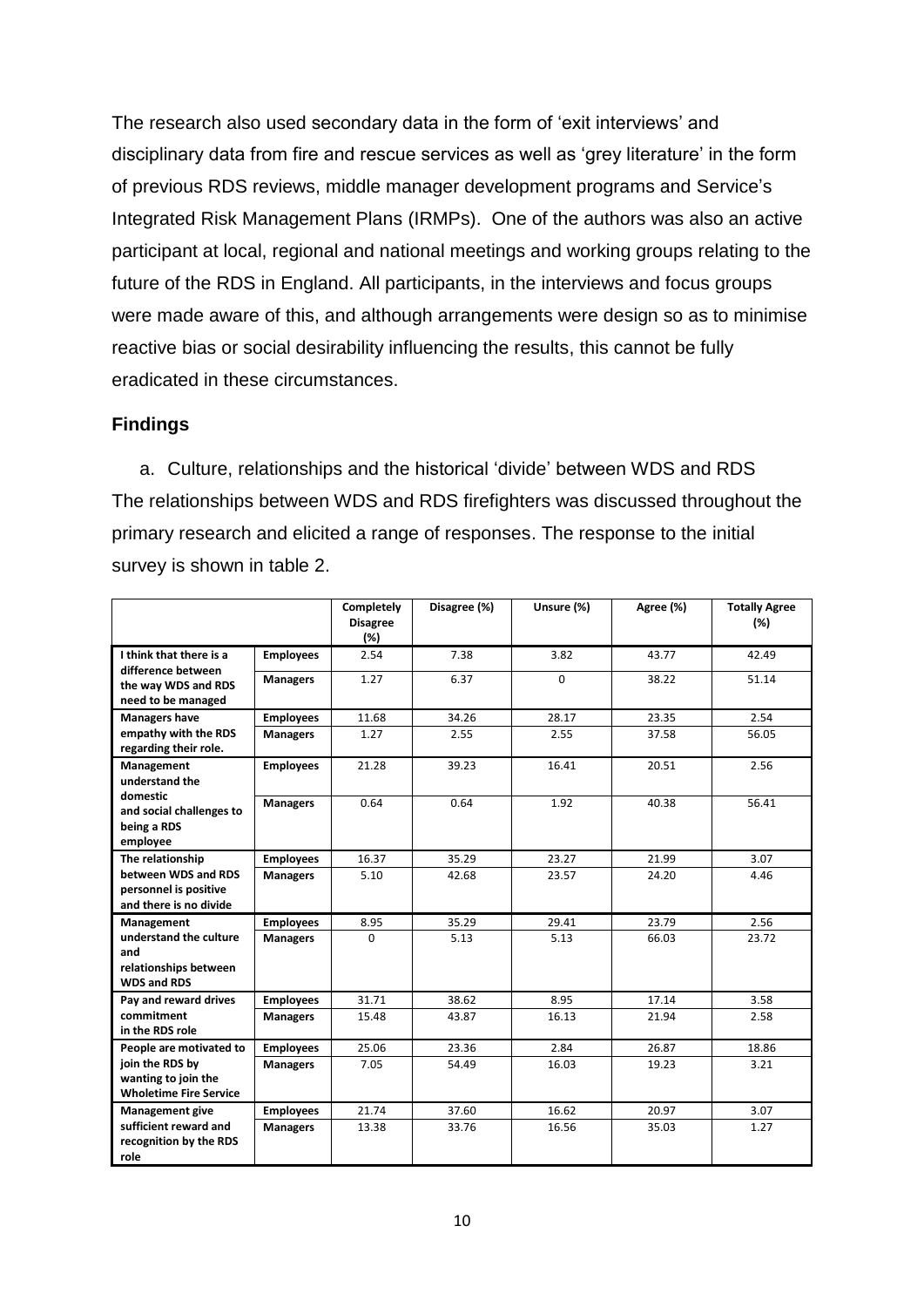| Management<br>understands what<br>drives<br>commitment to being<br><b>RDS</b>                        | <b>Employees</b> | 14.54       | 32.65 | 34.69 | 15.56 | 2.55  |
|------------------------------------------------------------------------------------------------------|------------------|-------------|-------|-------|-------|-------|
| I have sufficient<br>knowledge and<br>understanding to<br>manage a Retained<br><b>Duty</b><br>System | <b>Managers</b>  | $\mathbf 0$ | 5.16  | 1.94  | 40.65 | 52.26 |

This shows some commonality in the responses to the questions but also highlighted some areas of difference between the responses from managers and RDS firefighters. Whilst there was a common recognition that there is a difference between the way that the RDS and WDS should be managed, managers and employees' opinions differed significantly when broaching the subject of whether managers understood the social and domestic challenges of being on an RDS, or showed sufficient empathy with RDS personnel.

Another significant area of difference was in relation to management understanding the culture and relationships between WDS and RDS. There appeared to be areas where the opinions of managers and employees are strongly polarised. This suggests significant differences between personnel and their managers and presents potential challenges for services in that personnel are clearly not engaged with the actions of managers and there is a risk that management believe that they understand a duty system which it would seem, they may not. These concerns are compounded by the fact that the majority of managers feel that they have sufficient understanding and knowledge in order to manage a retained duty system effectively.

In summary surveys found a significant majority of retained personnel believed that there was still a 'divide' between the duty systems, although further comments and the interview data suggested that this was often 'pockets' of division that resulted from individuals or watches that still held 'traditional' views of the RDS.

The latter was reaffirmed by the managers who reported that they were aware of areas where a 'divide' still existed and this was common to all four services reviewed. When asked why this 'division' occurred, responses ranged from competence to Trade Union membership and industrial action. When explored further, it was clear that many of these perceptions were based on the experience of previous decades, with the 'pockets' of division often occurring where personnel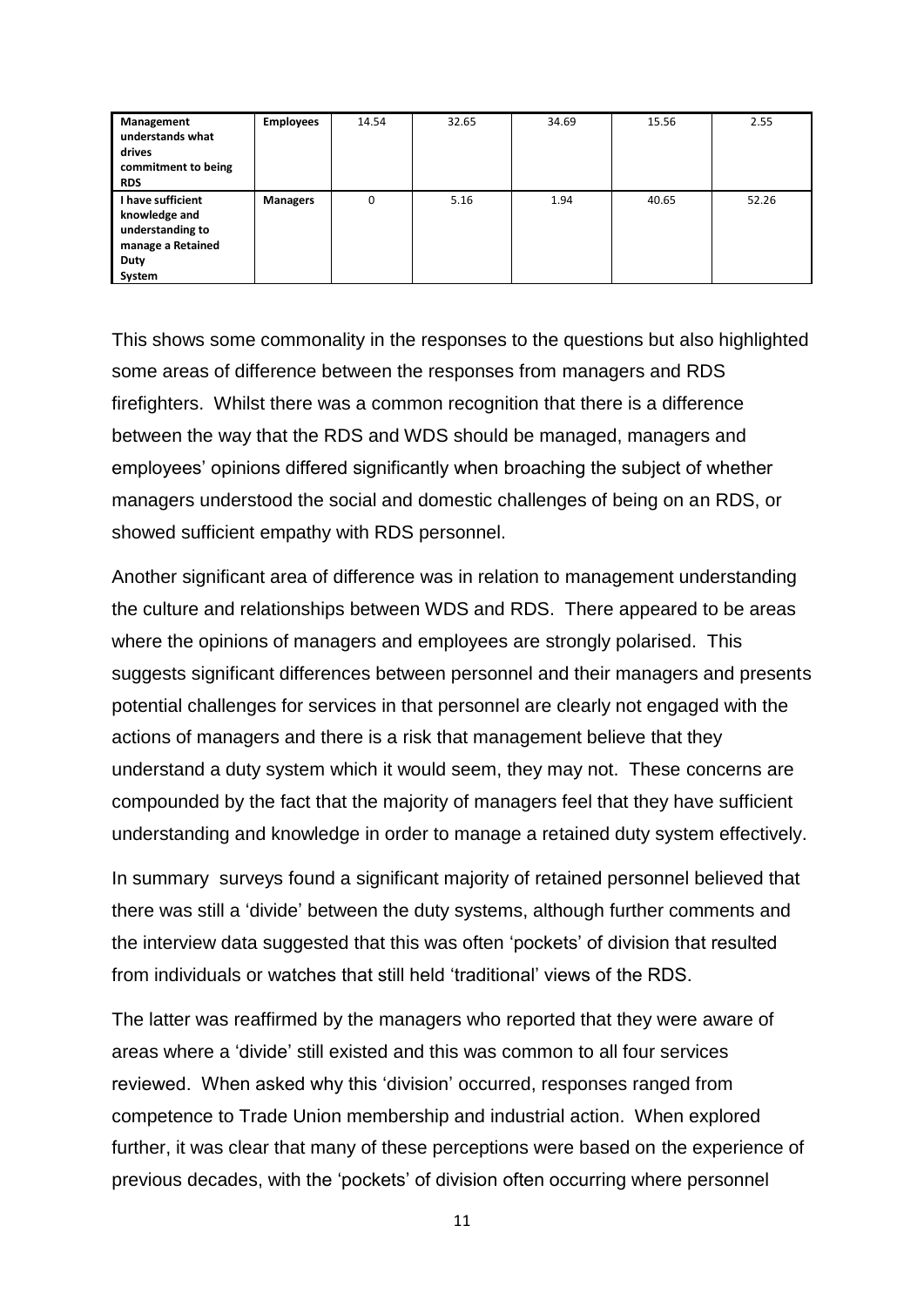were still present who had been present through these times, and newer personnel did not necessarily hold the same perceptions. There were cases, however, where some newer personnel had seemingly 'inherited' these same perceptions from exposure to the views of longer-serving colleagues.

There was widespread agreement however that the situation had improved, over recent years. A number of explanations were given including:

- a. the increase in dual-contract personnel (those personnel who serve on a RDS during their days off from the WDS);
- b. the greater prevalence of day-crewing stations (stations which are a WDS in the day and a RDS at night),
- c. the awareness of the greater demands placed on the RDS personnel in terms of training and maintenance of competence as well as
- d. individual Service initiatives such as joint training and exercising.

WDS and RDS managers consistently referenced retained watch managers – the 'local fire chief' who runs the local station and is known locally, as key to developing improved levels of commitment, perception of ownership and a more positive culture. Similarly, one strategic manager emphasised how the culture of a station is highly dependent on the local socio-demographic make-up of the area. Retained personnel are all drawn from within the local community and therefore they tend to be much more representative of the local demography, and better aware of local history and local influences. RDS personnel often brought skill-sets from their primary employment – which was often quoted as one of the strengths of the RDS – but it was also noted how this affected the culture of the station,

"[…] you can often find that some retained firefighters will hold managerial roles or own businesses and do the firefighting as a bit of excitement on the side. These people clearly bring a very different outlook to the role than at other stations where, maybe at more remote or rural stations, the majority of the crew are local farmers; very practical, hands-on people, but very different in their approach, their perspectives, their culture" (M4).

The geographical influence on retained stations, especially in more remote or isolated areas, was focussed upon by a number of participants, as this not only affected the frequency of 'management' visits but also generated a different culture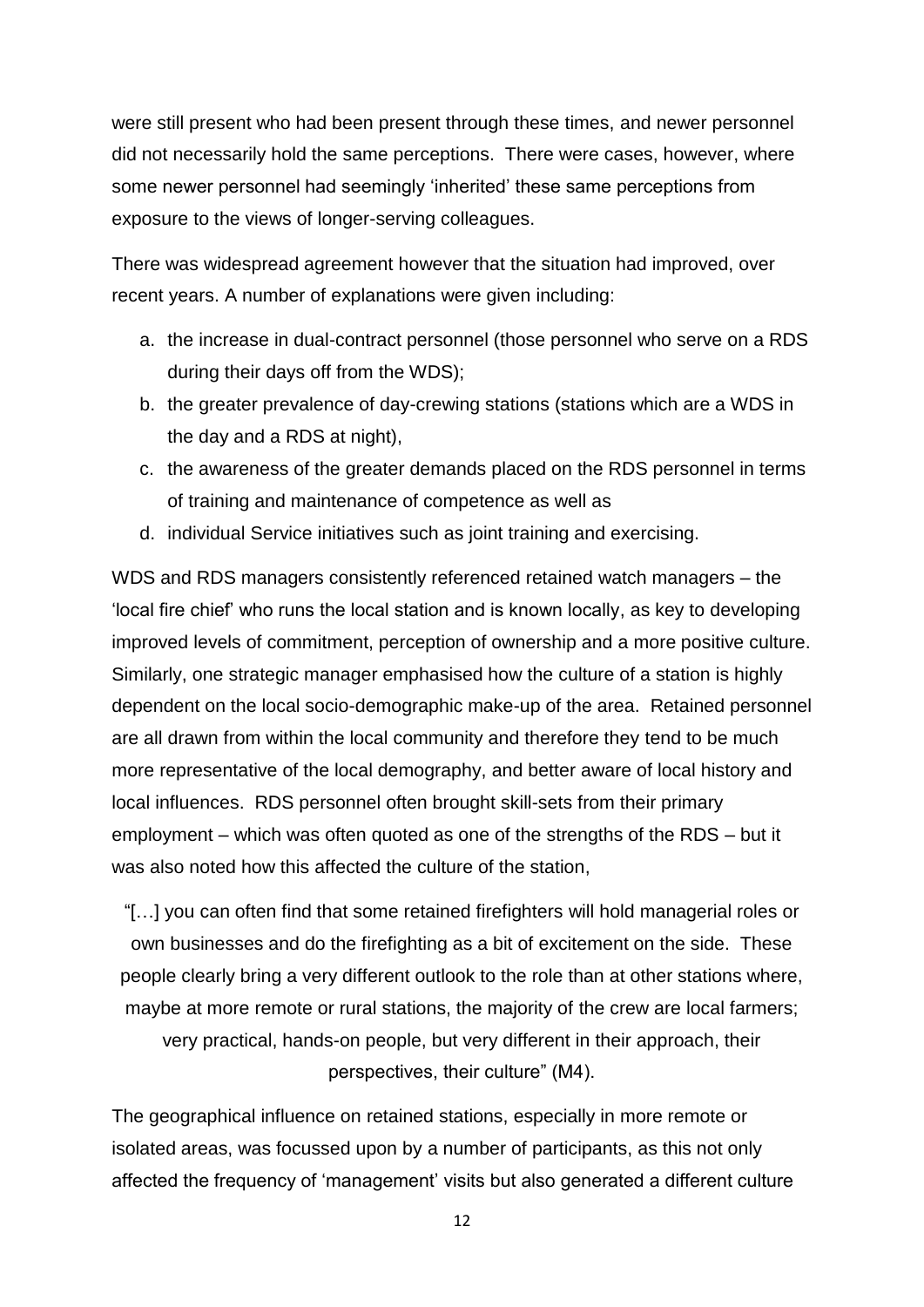to those RDS sections attached to a WDS station, where there was often felt to be less 'ownership' of the patch.

### Practical Management

There was a clear consensus from survey responses, interviews and focus group participants that personnel on the RDS and the WDS need to be managed differently; the vast majority of respondents appreciated the need for a different approach, style and attitude towards managing retained employees. Interviews with strategic managers found that whilst many of their corporate expectations of the RDS were similar to that of the WDS, there was a clear, consistent awareness of the limitations around the RDS model, and hence the achievable outputs from these personnel.

These differences revolved around the main theme of management's ability to engage with staff. This was a consistent area highlighted by managers; focussing on the difficulties that this produced when trying to manage individuals or coordinate and deliver tasks. One senior manager stated "you have to be available in their time and at their place, not vice-versa – you cannot expect them to be there for you" (M3). The lack of contact with management was regularly highlighted by retained firefighters with comments about only seeing management when something was wrong being common. One RDS firefighter called the scenario a 'double edged sword' because not seeing managers very frequently meant that they were often the "last to know anything" but that their absence also meant that "things must be going ok" (E5).

It was overwhelmingly agreed that RDS personnel require managing differently because, for many, their firefighter role was additional to primary employment and social commitments. This was coupled with a consistent focus on the potential for many in the RDS to leave the role if they became dissatisfied. Managers consistently highlighted this as an area of difficulty in the practical management of personnel, especially with regard to holding staff to account. It was found that this was a key area of difference to how some managers approached the handling of issues with RDS personnel; adopting a 'lighter' approach that depended more on communication around issues rather than sanctions or punitive measures. This was something that RDS personnel were very aware of and admitted to using this as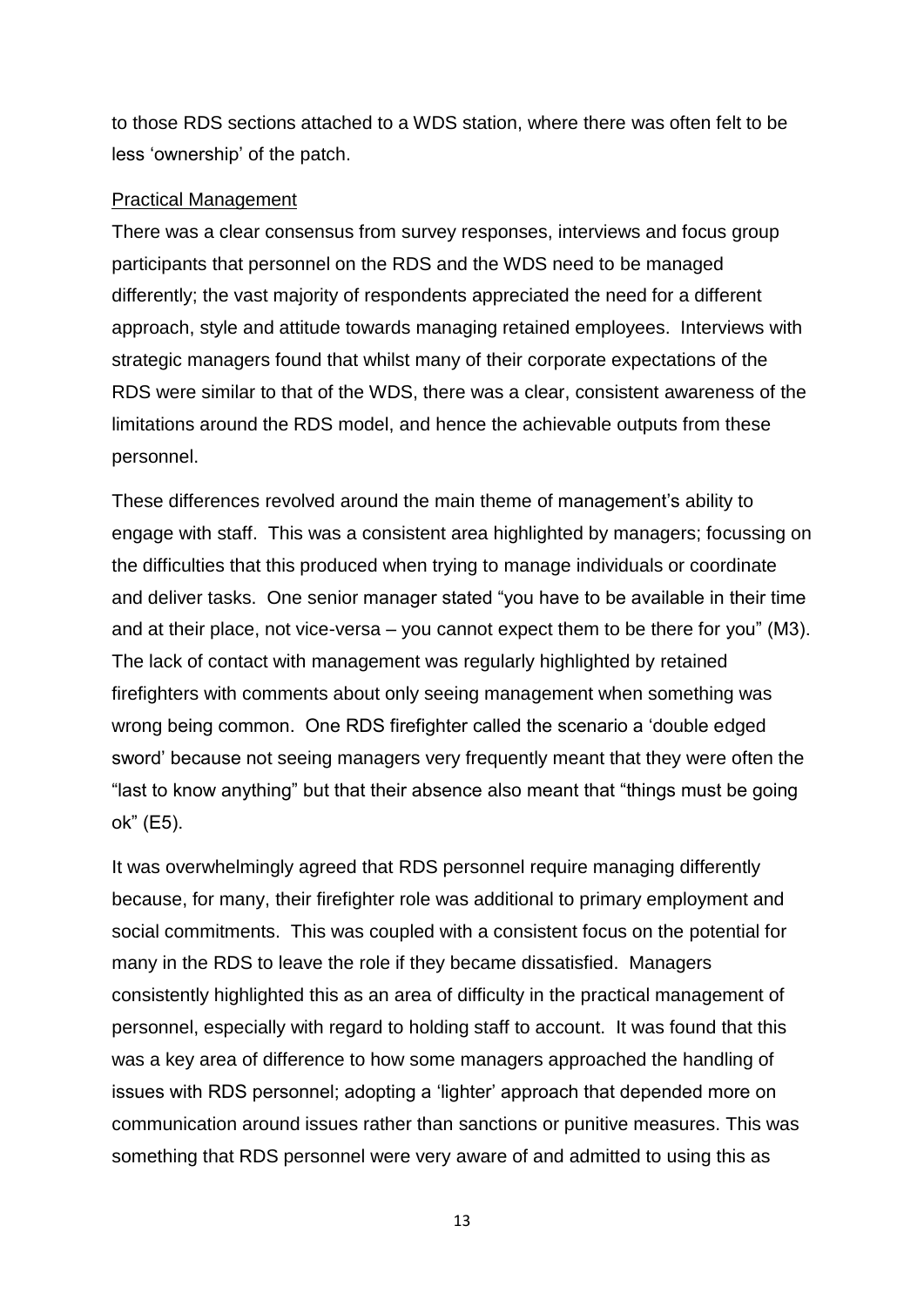leverage – "they know if they push me too far then I can just walk out the door…" (E6).

As mentioned above, a primary characteristic of the RDS model is the fact that all RDS personnel live or work in the area of the station – as a result of the operational response model – and yet this often presented challenges. One manager felt RDS personnel were "colloquial and insular" (M4), commenting on how family feuds and local disputes often affected the working environment, with problems transferring from the community in to the workplace – something highlighted as rare for the WDS.

The 'hands-off' approach adopted by some managers facilitated issues around the establishment of local practices at some more remote stations. Alternative practices were being adopted by employees and even improvised equipment produced to deal with local incident types, occasionally done outside of organisational policy and without approval.

This distanced relationship and procedural frictions meant that the majority of RDS employees felt that managers had little or no empathy for RDS personnel and that they did not understand the social and domestic challenges facing RDS staff. This view was in stark contrast to the survey responses and interviews with managers of the RDS. The majority of managers felt they did have a thorough understanding of the social and domestic challenges and that they showed empathy in their approach. Many managers suggested they could empathise because of their flexi-duty role, which meant carrying a pager, however in the words of one RDS employee "they (managers) think that being flexi is the same as retained, but after a weekend on-call they have two days off, and can't wait for those days, whereas for us it is a way of life, we don't get a day off" (E3).

Those who did express empathy had often worked on a RDS (previously in their current service or contemporaneously by volunteering in a neighbouring service) or had been exposed to the duty system through dual-staffing roles or multi-appliance, mixed crewing stations. However, this previous experience was also highlighted as a potential problem; one RDS employee stated concerns that some managers had served on a RDS 20 years ago and still applied those experiences to today, even though the service, and society, had changed significantly. Other managers detailed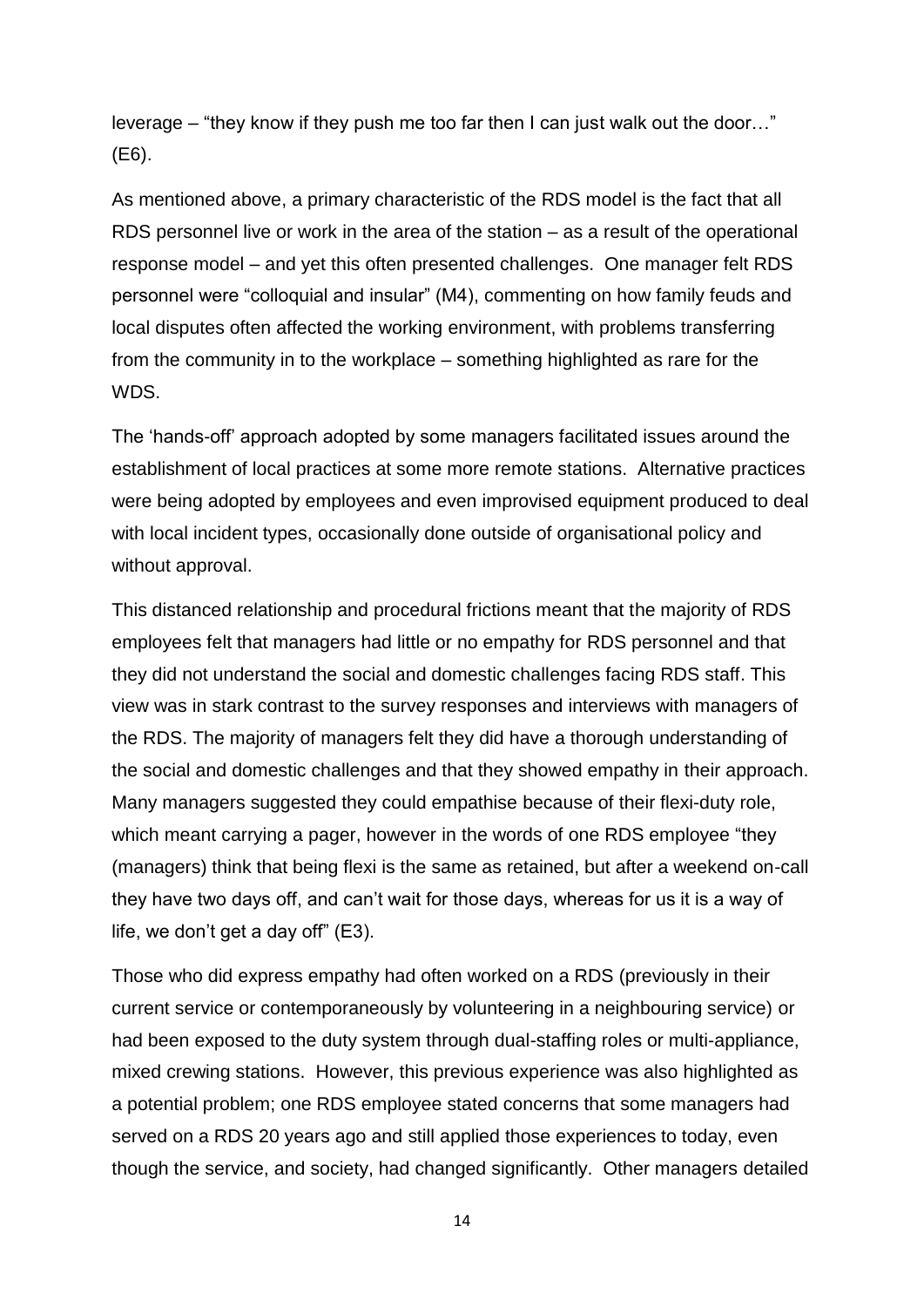how they had developed a knowledge and experience over time, yet many of these highlighted how they had learnt 'the hard way' and would have done things differently if they had known then what they know now.

### Motivation and Commitment

The motivation for people to join a RDS varied across participants, as Bullock and Leevey (2014) suggest. The difference in opinion between managers and employees, however, was remarkable. Many managers felt the financial incentives were a major motivator, whereas employees unanimously claimed that this was not the case. One RDS employee summed it up "the money we receive, I call it compensation as it isn't pay, it can't be classed as pay for the amount we receive. It is a small compensation for the time we give up" (E1).

Many RDS employees cited the opportunity to serve the community or through being enticed by friends or family, already in the role, as the most common themes. There were also some areas of commonality where both managers and employees agreed on motivators such as, for some, the possible opportunities to join the WDS, the local pride in holding a role of high accolade in the community and the perceived excitement of the role.

The commitment of individuals to the retained system largely fell in to two categories; those who join and serve up to five years but leave the role relatively soon, and those who stay with the role for a significant number of years.

For those firefighters who remained in the role for a significant period, commitment was derived from a number of areas including the camaraderie and relationships established, the 'buzz' from attending incidents, a feeling of not wanting to 'miss out' and, for some at least, a reliance on the financial income. Other sociological factors such as a psychological contract with their community, a sense of guilt for not providing a local response, and peer pressure from colleagues were also quoted.

For those who left, reasons highlighted in exit interviews often related to a 'change of circumstances', either relating to the individual's personal life or primary employment. This was however, seen by both managers and employees as often a 'smoke screen' for those who had the "realisation that the dream (of being a firefighter) is not the reality".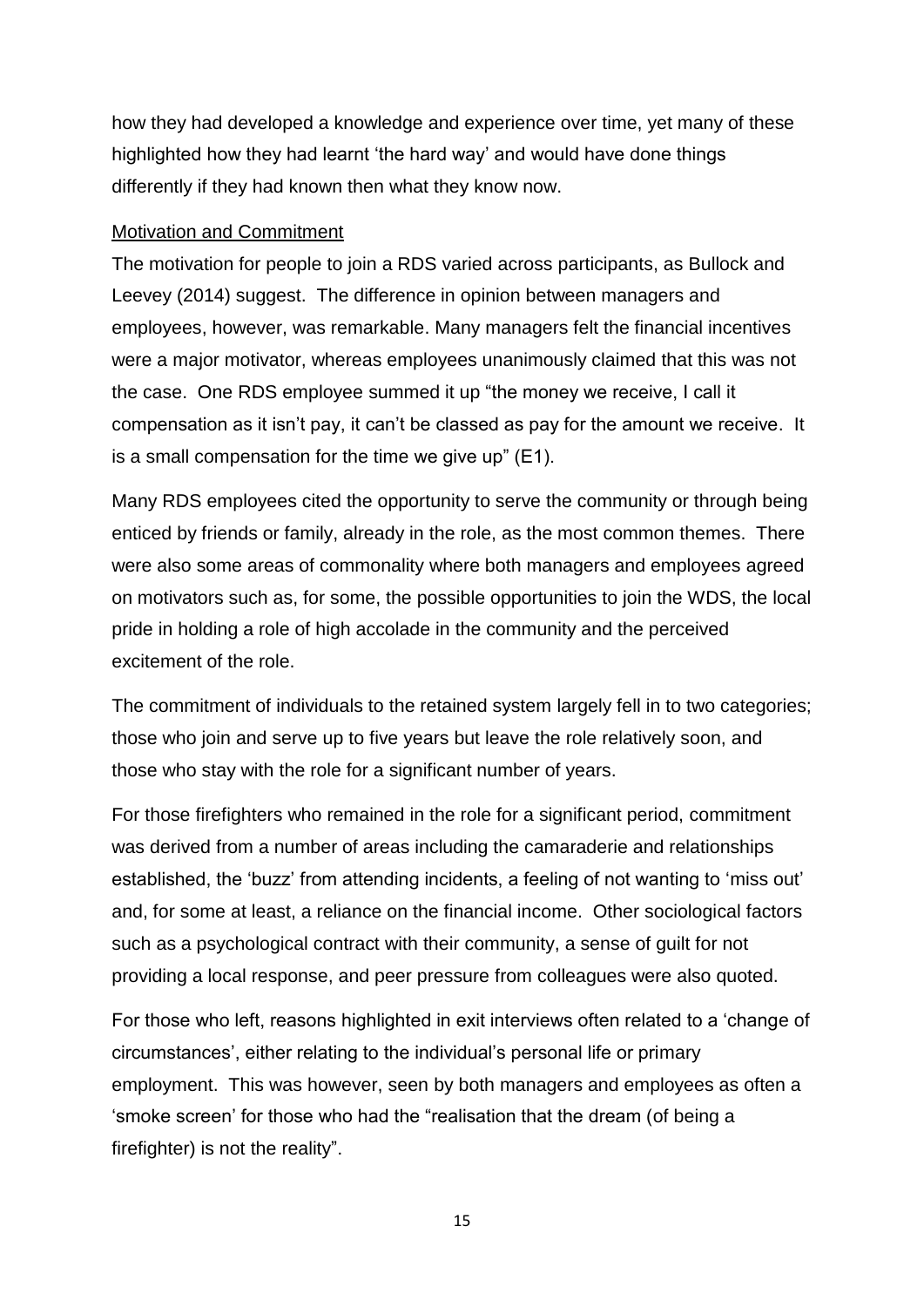Activity levels were referred to by both managers and employees as a primary contributor to retention, commitment and motivation; however the rationale was found to be different for each group. Employees suggested that the large commitment of time to being 'on-call' was seen as worthwhile if they were 'rewarded' with activity, however a number of managers linked the role of activity to financial compensation, accepting that the 'retaining fee' was minimal, but pointing out that this could be significantly increased during periods of high activity.

One area of consistently disparate views was recognition for their role. RDS employees viewed this was poor, yet the majority of managers believed it was satisfactory. A number of RDS employees felt "undervalued" by management with one survey respondent stating "we are cheap to run and treated cheaply". This was clearly contradicted by the managerial focus groups and interviewees that highlighted a belief that managers suitably recognised people's commitment; however the additional comments for the survey results found a number of managers who considered this was still an area for improvement and that it "needs more work" and "it depends on the experience and understanding of the manager" and "listening to my peer group, this varies greatly".

The final issue that emerged during the primary research was the importance of strong leadership. Where services had a successful RDS – measured by availability, retention and staff survey reports – staff considered senior management to be "RDS friendly". One strategic manager highlighted this importance "if I show empathy for them (RDS personnel) and put the focus on them, then other managers see that that is what success looks like, and they will do it too….….people say we need to make them feel valued, but that is wrong, we need to actually value them!" (M1).

The importance of strong local leadership and management was summarised by one who stated:

"the local supervisory management makes all the difference, if they are good then the station is good, if they are weak or lazy then the station is poor, weak and lazy….the culture of one person influences everything' (M3).

Others gave examples of how this sometimes fails to occur such as where managers from fire services without a strong RDS tradition are promoted to senior roles in services which are dependent upon the RDS.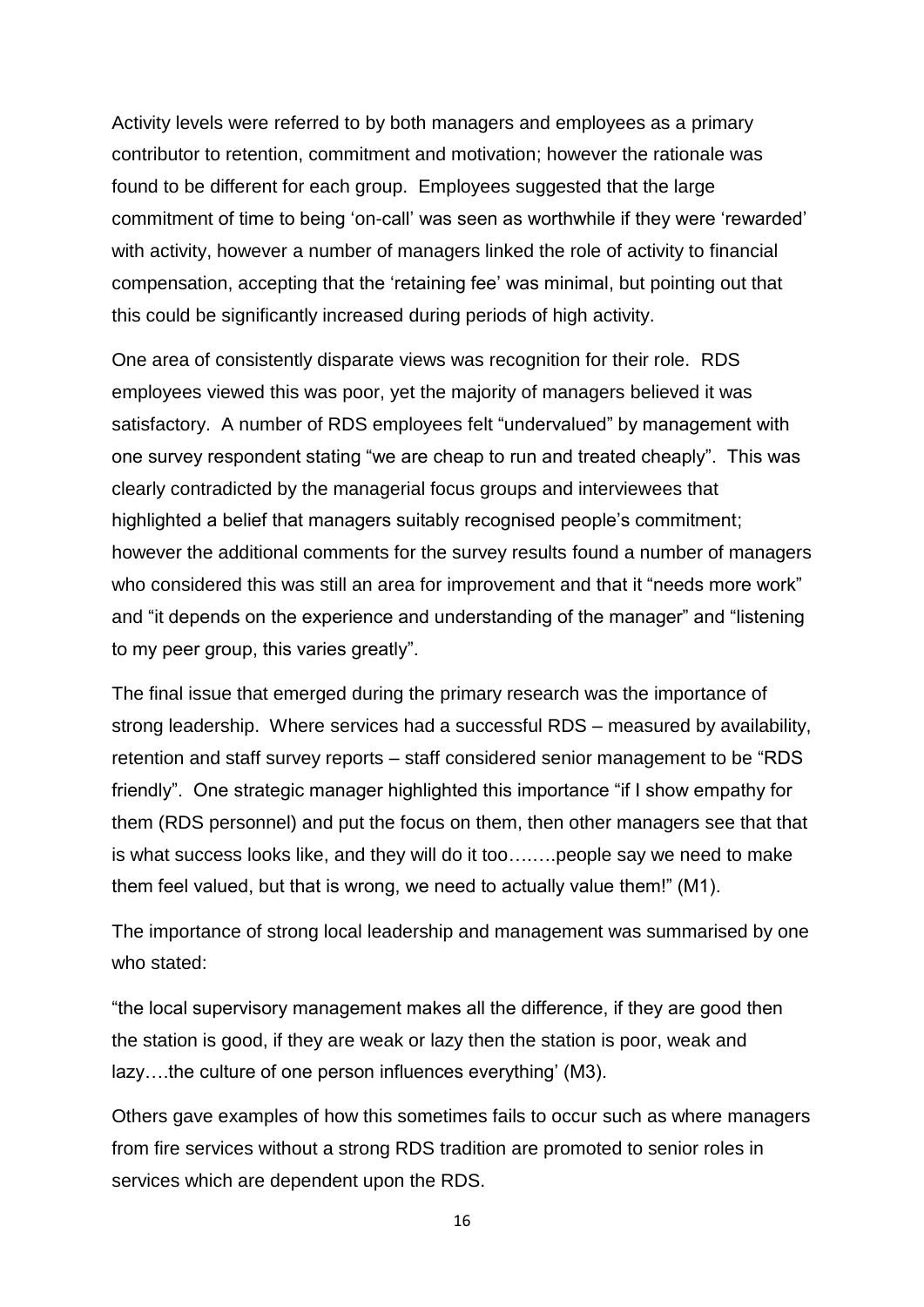"You often see people who get on well within a met but don't get to chief in a met until they have served somewhere else, so they come to a shire service without an appreciation for the retained. And then the wheels fall off" (M7).

### **Summary and Conclusions**

This research suggests that the clarification of roles between RDS and WDS that resulted from the introduction of the IPDS system in the UK in 2003, has been hampered by a slow and incomplete understanding and uneven integration of the two systems. Despite recent assertions of the need for greater use of RDS and the potential resources to be saved (DCLG 2010, Knight 2013, NAO 2015a, 2015b) there is still little hard evidence justifying these individual views.

There are wide variations in the deployment of RDS (see table 1) and in spending by fire and rescue authorities (NAO 2015a), which suggests potential improvements in economy, efficiency and/or effectiveness are possible, although no in-depth comparative study exists to show where and how this has been done. We are not arguing that this evidence doesn't exist as authorities and services have developed their use of RDS in relative isolation, rather than having a coherent strategic framework and robust evidence base to guide and assist them.

Whilst recent initiatives such as 'dual-contracts' have served to reduce the divide between WDS and RDS personnel, there are still pockets of division in the four services investigated for this paper. This 'divide', albeit reducing, still presents a continuing issue for managers in areas where both systems co-exist, and these are likely to operate for the foreseeable future. There is a clear need to challenge behaviours and attitudes but also ensure that opportunities are explored to eradicate this antiquated and unproductive divide.

This research explored the factors that influenced the culture on a RDS station and the particular differences in RDS as opposed to WDS stations, such as societal and demographic influences, local relationships and even family history. These in turn suggest specific differences in the way RDS might need to be communicated with, managed, or accessed. The need for flexibility and awareness of the primary employment / social / personal / RDS balance in employees' lives was considered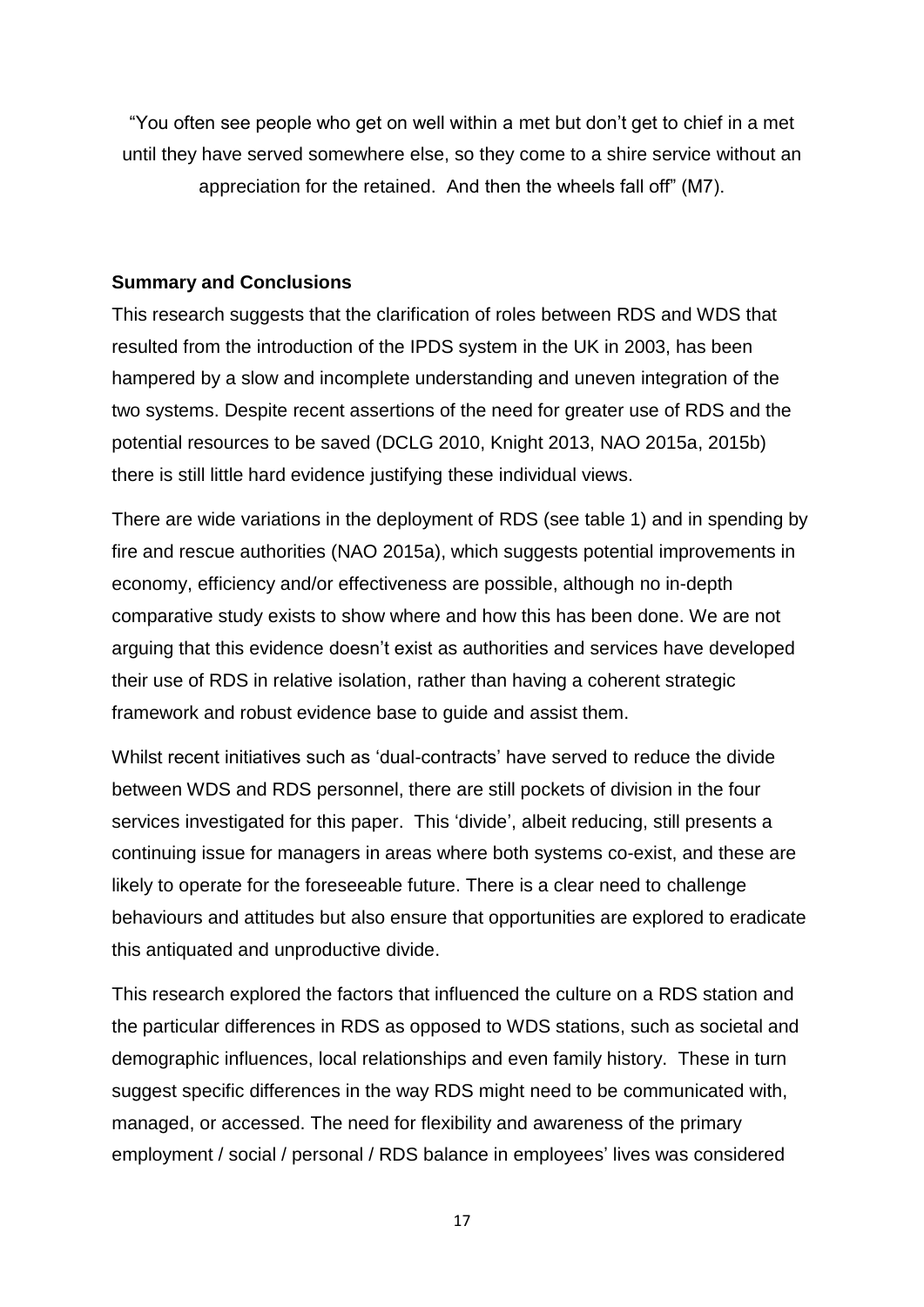crucial although the findings showed that 'successful' managers balanced their expectations and approach with the demands and limitations of the duty system, as well as adapting their approach to manage the situation they faced whilst demonstrating empathy, effective communication skills and often patience.

There were clear differences of opinion in relation to the role that finances play as a motivating factor. Middle managers from WDS tended to over-focus on pay as a key motivator, yet the opposite view prevailed from the majority of RDS personnel, and from strategic managers, who instead focussed on other aspects, many of which had an altruistic nature. Many RDS personnel felt under-valued and unrecognised for their work and, despite some managers stating that they did give due recognition when it was due; either recognition is being not given or it is not given effectively.

Many factors appear to affect an individual's desire to join and remain in, or leave, a RDS; this emphasises the importance for managers to understand their employees individually if they are to sustain staff motivation, especially given that motivation may vary over time. It also highlighted the importance of managing expectations at recruitment, especially for members of the public who may wish to join the RDS. Realistic expectations are vital to the long-term sustainability of motivation and commitment. Recruitment and induction should include increased awareness of the role and the demands, expectations and rewards that it brings.

The role that both middle and senior management leaders play is vital to the successful development of an RDS. This was reflected at all levels within services. 'RDS friendly' strategic managers tended to ascribe greater prioritisation to RDS personnel and set an example to other managers within the organisation. These managers understand the challenges and nuances of the RDS and RDS personnel, and allowed appropriate support, effort and consideration to be given.

This paper has highlighted clear policy and practice implications for 'shire' and 'combined' fire and rescue services in England if they wish to improve the effectiveness of the retained duty system. This is particularly significant given the reliance on RDS staffing models to help meet nationally imposed savings targets. There may also be lessons for metropolitan services or for other sectors deploying part-time or volunteer workers.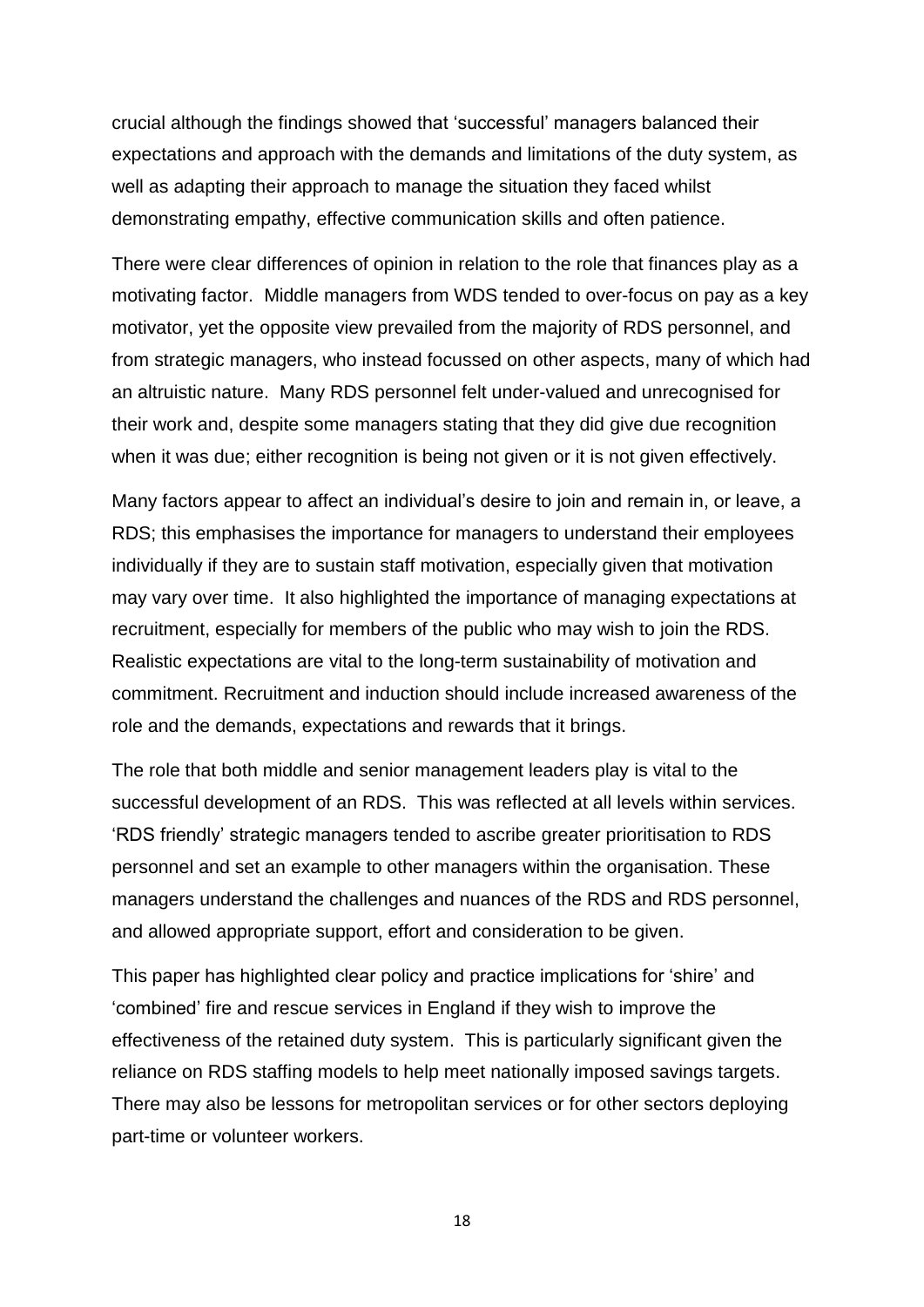In any country or service that requires the use of both whole time and auxiliary firefighters, as in the UK with the WDS and the RDS systems, it is vital that they are co-ordinated and integrated if they are to optimise the service to the public.

### **References**

Andrews, R. (2010) The impact of modernisation on fire authority performance: an empirical evaluation. Policy & Politics 38(4), pp. 599-617

Baxter-Tomkins, T. and Wallace,, M. (2009) Recruitment and Retention of Volunteers in Emergency Services. Australian Journal on Volunteering, 14 pp 39-49.

Brudney, J.L., (1999). The effective use of volunteers: Best practices for the public sector. Law and Contemporary Problems, 62(4), pp.219-255.

Bullock, K. and Leevey, D., (2014). On matters of balance: an examination of the deployment, motivation and management of the Special Constabulary. Policing and Society, pp.1-20.

Bussell, H. and Forbes, D., (2002). Understanding the volunteer market: The what, where, who and why of volunteering. International journal of non-3profit and voluntary sector marketing, 7(3), pp.244-257.

Carpenter, J., and Myers, C.K., (2010). Why Volunteer? Evidence on the role of altruism, image, and incentives. Journal of Public Economics,94 pp 911-920.

Choudhury, E., (2010). Attracting and managing volunteers in local government. Journal of Management Development, 29(6), pp.592-603.

Cnaan, R.A. and Cascio, T.A., (1998). Performance and commitment: Issues in management of volunteers in human service organizations. Journal of Social Service Research, 24(3-4), pp.1-37.

Cooley, E.A., Singer, G.H. and Irvin, L.K., (1989). Volunteers as part of family support services for families of developmentally disabled members. Education and Training in Mental Retardation, pp.207-218.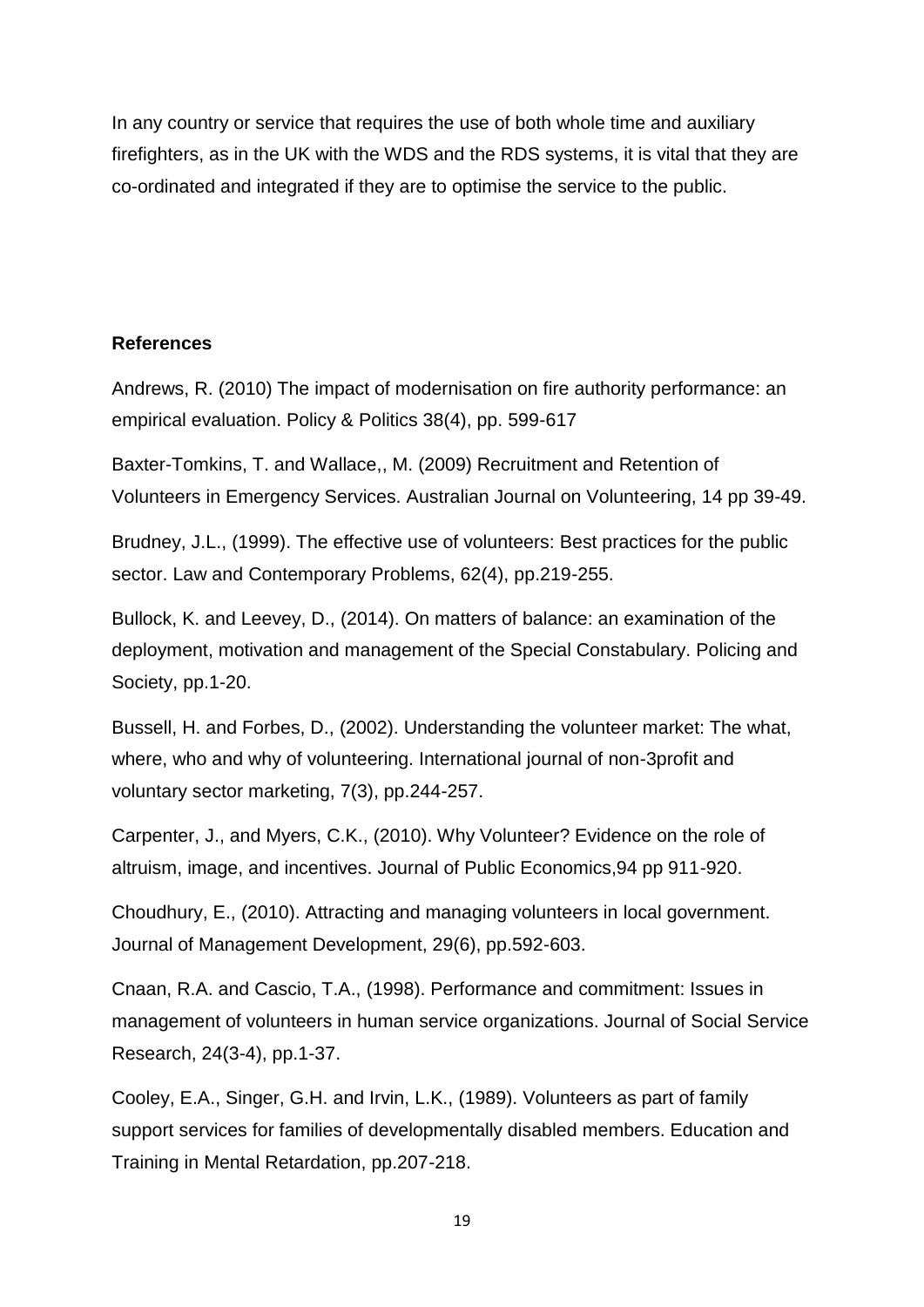Department of Communities and Local Government. (2010) DCLG, 2010. *Leading a lean and efficient fire and rescue service*, Fire Minister Bob Neill's speech to Fire and Rescue 2010 Conference, Harrogate, England,

Department of Communities and Local Government. (2015) Fire and rescue; Operational Statistics Bulletin for England 2014-2015. London: TSO.

Fisher, R.J. and Ackerman, D., (1998). The effects of recognition and group need on volunteerism: A social norm perspective. Journal of Consumer Research, 25(3), pp.262-275.

Fitzgerald, I., (2005), The death of corporatism? Managing change in the fire service, Personnel Review, 34 (6) 648 – 662

Fitzgerald, I. and Stirling, J., (1999), A slow-burning flame? Organisational change and industrial relations in the fire service, Industrial Relations Journal, 30 (1), 46-60

Gaston, K. and Alexander, J.A., (2001). Effective organisation and management of public sector volunteer workers: police special constables. International journal of public sector management, 14(1), pp.59-74.

Gill, M.L. and Mawby, R.I. (1990), Special Constables: A Study of the Police Reserve, London: Gower.

Guest, D. and Mackenzie Davey, K., (1994). The psychological contract-what is it and why does it matter?'. In Careers Research Forum, September.

Haddad, M.A., (2006). Civic Responsibility and Patterns of Voluntary Participation around the world. Comparative Political Studies, 39 (10) pp.1220-1242.

Haddad, M.A. (2007). Transformation of Japan's Civil Society Landscape. Journal of East Asian Studies. Vol 7 pp 413-437.

Hager, M.A. and Brudney, J.L., (2004). Volunteer management practices and retention of volunteers. Washington, DC: Urban Institute.

McLennan, J., and Birch, A. (2008). Why would you do it? Age aqnd motivation to become a Fire Service Volunteer. The Australian Journal of Organisational Psychology. Vol 1 pp. 7-11.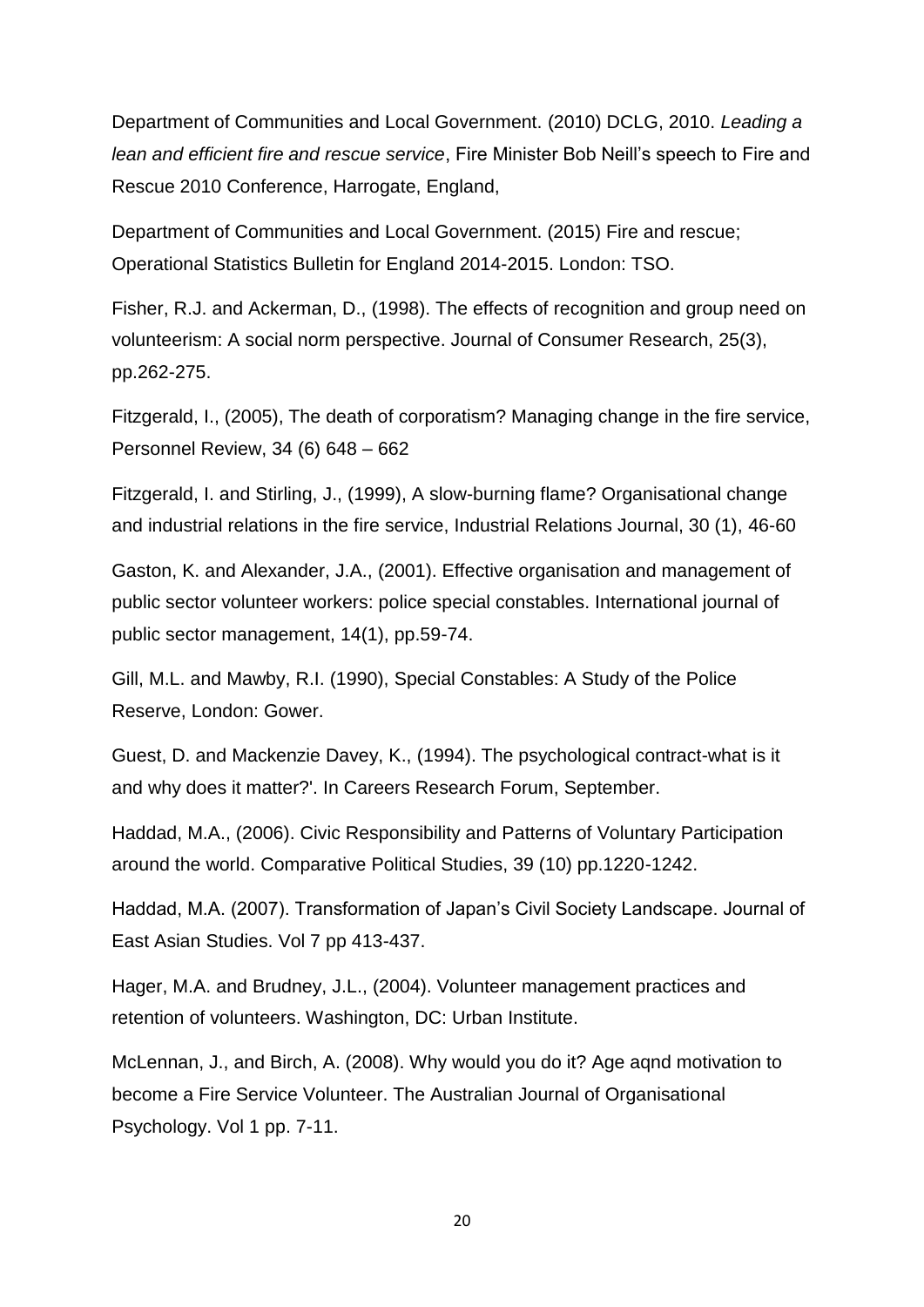McLennan, J., Birch, A., Beaston, R., and Cowlishaw, S. (2007) Factors impacting on recruiting and retaining Australia's volunteer firefighters: some research evidence. Australian Journal of Volunteering 12 (2) 59-69.

Her Majesty's Treasury (2015) Spending Review. London TSO.

Hiltrop, J.M., (1995). The changing psychological contract: the human resource challenge of the 1990s. European management journal, 13(3), pp.286-294.

Knight, K., (2013). Facing the future. Findings from the review of efficiencies and operations in fire and rescue authorities in England. London. TSO.

Lockstone, L., (2004). Managing the volunteer workforce: Flexible structures and strategies to integrate volunteers and paid workers (Doctoral dissertation, Victoria University of Technology).

Leicester, Leicestershire & Rutland FRA (2015) Integrated Risk Management Plan Leicester LLRFRA.

Lincolnshire FRA (2015) Integrated Risk Management Plan Lincoln: LRFA.

Lucas, I., (2015). Cultural Review of Essex County Fire and Rescue Service. Essex County Fire and Rescue Authority.

Maclean, D., (2002). Retained, Auxiliary and Volunteer firefighters in the Scottish Fire Service. Scottish Executive Central Research Unit.

Marx, J.D., (1999). Motivational characteristics associated with health and human service volunteers. Administration in social work, 23(1), pp.51-66.

McGee, L.F., (1988). Keeping up the good work. Personnel Administrator.

Moore, L.F., 1985. Motivating volunteers: How the rewards of unpaid work can meet people's needs. Vancouver Volunteer Centre.

Moynes, A. (1966), Volunteers in Development, Overseas Development Institute, London.

National Audit Office, (2015a). Variation in spending by fire and rescue authorities 2011-12 to 2013-14. London: NAO.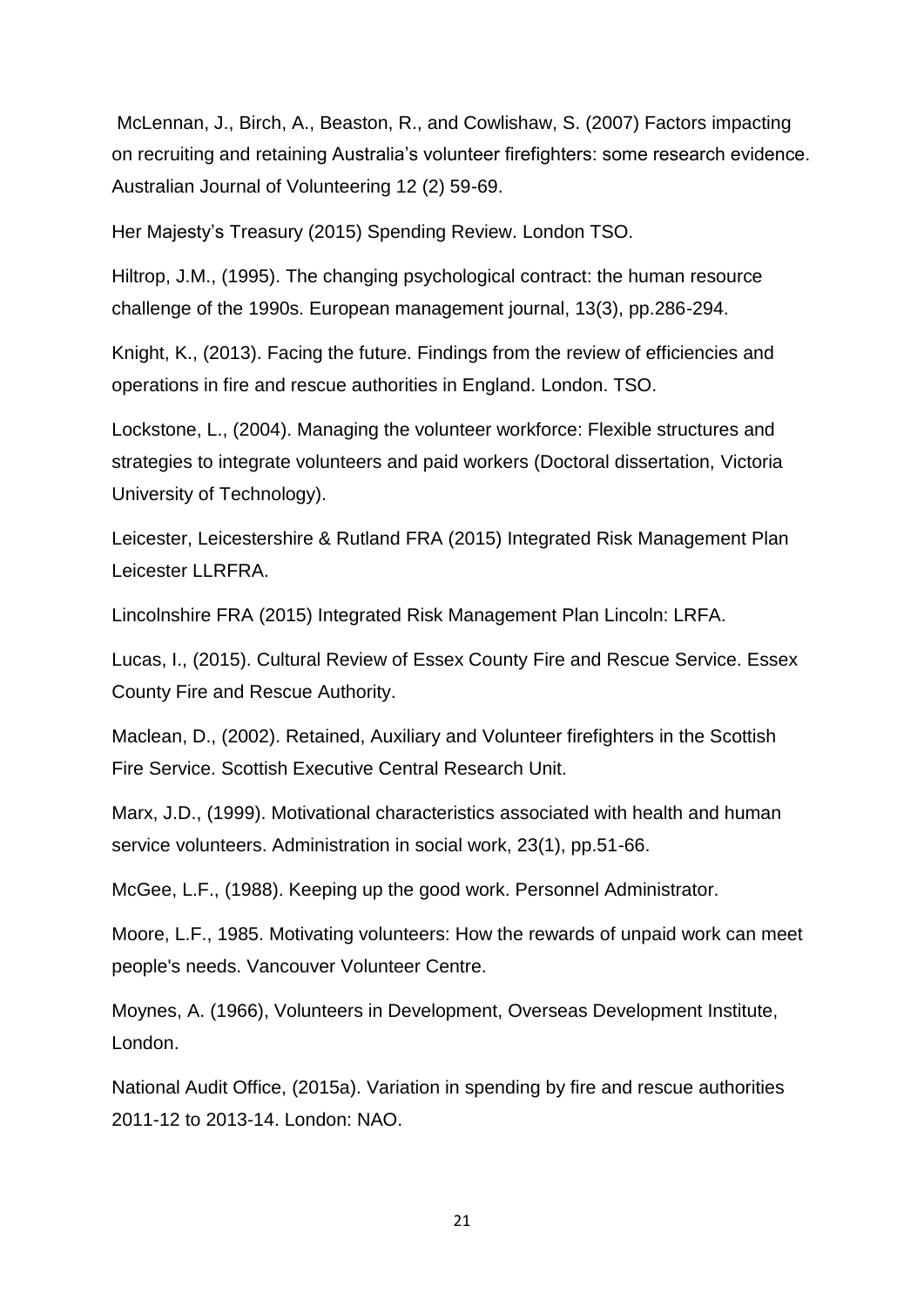National Audit Office, (2015b). Department for Communities and Local Government; Financial stability of fire and rescue services. London: NAO.

Neuman, W., L. (2005). Social research methods: Quantitative and qualitative approaches 6th edition Boston, MA: Pearson Education.

Pearce, J.L., (1993). Volunteers: The organizational behaviour of unpaid workers. Routledge.

Penning, M., (2009) Daily Hansard; Westminster Hall. Retained Firefighters. Available at

[http://www.publications.parliament.uk/pa/cm200809/cmhansrd/cm090211/halltext/90](http://www.publications.parliament.uk/pa/cm200809/cmhansrd/cm090211/halltext/90211h0001.htm) [211h0001.htm](http://www.publications.parliament.uk/pa/cm200809/cmhansrd/cm090211/halltext/90211h0001.htm) accessed on 9th August 2016.

Redman, T, and Snape, E. (2006) "Industrial relations climate and staff attitudes in the fire service: a case of union renewal?", Employee Relations, 28(1), pp.26 - 45

Rousseau, D.M., (1990). New hire perceptions of their own and their employer's obligations: A study of psychological contracts. Journal of organizational behaviour, 11(5), pp.389-400.

Saunders M, Lewis P and Thornhill A, (2009). Research methods for business studies. 5th ed. Harlow: FT Prentice Hall.

Scott, B.A., Colquitt, J.A., Paddock, E.L. and Judge, T.A., (2010). A daily investigation of the role of manager empathy on employee well-being. Organizational Behavior and Human Decision Processes, 113(2), pp.127-140.

Thompson A.M., and Bono, B.A. (1993). Work without wages: the motivation for volunteer firefighters, 52(3) pp323-343.

Schram, V.R., (1985). Motivating volunteers to participate. Motivating volunteers, pp.13-29.

Sparrow, P.R., (1995). The Changing Nature of Psychological Contracts in the UK Banking Sector: Does it Matter?. Discussion paper-Sheffield university management school accounting economics business.